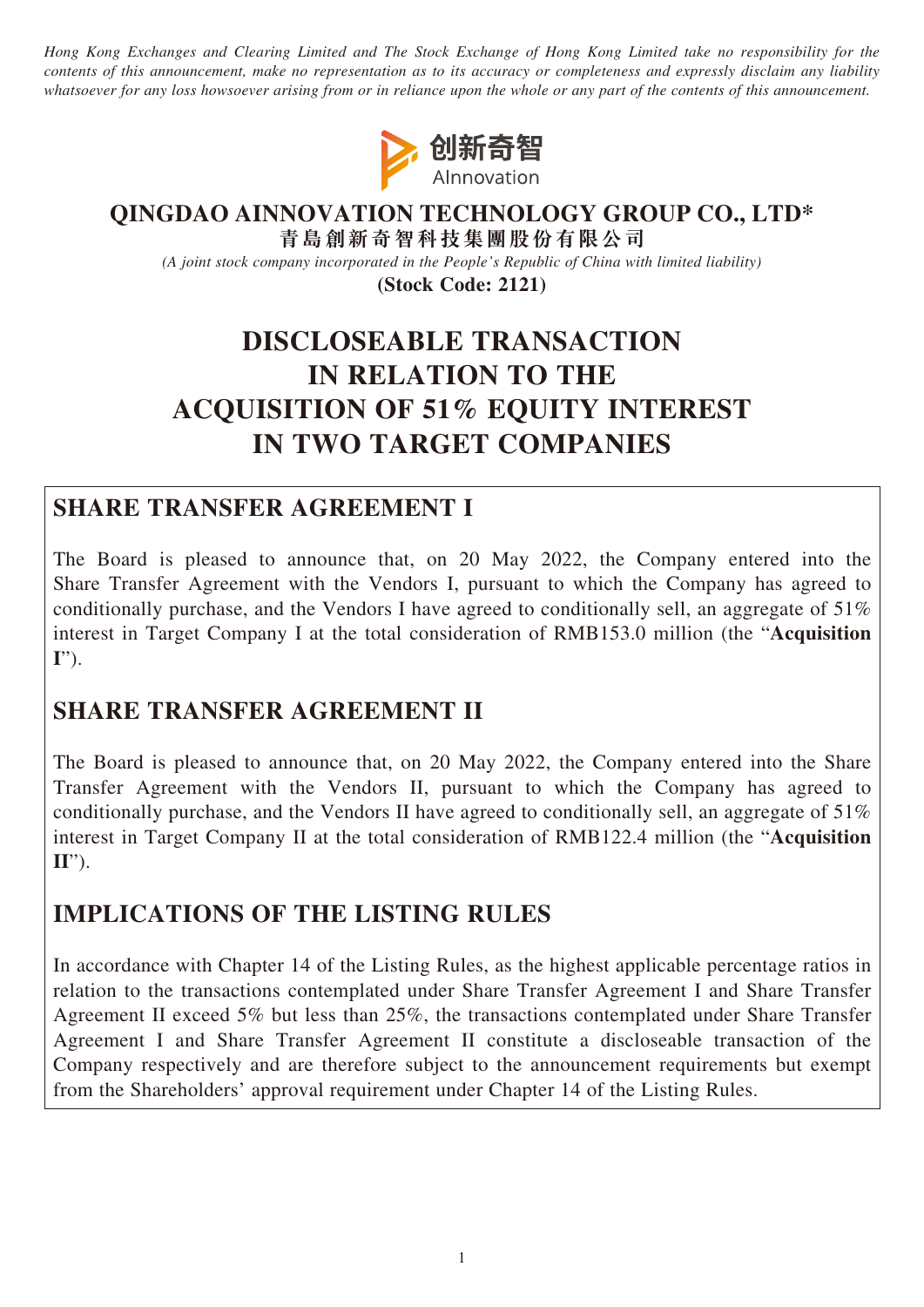## **I. SHARE TRANSFER AGREEMENT I**

The main terms and conditions of Share Transfer Agreement I are set out as follows:

## **1. DATE**

20 May 2022

## **2. CONTRACTING PARTIES**

The Company, as the Purchaser;

Chen Hong, as the Vendor;

Liao Lu, as the Vendor;

He Li, as the Vendor;

Target Company I;

Shanghai Haochen; and

Shanghai Xiyao.

To the best of the Directors' knowledge, information and belief after making all reasonable enquiries, Chen Hong, Liao Lu, He Li, Target Company I, Shanghai Haochen and Shanghai Xiyao are third parties independent of the Company and its associates.

## **3. TOTAL CONTRACT CONSIDERATION AND PAYMENT CONDITIONS**

The total consideration of Share Transfer Agreement I is RMB153.0 million, which is determined after arm's length negotiation between the Company and Vendors I based on the projected revenue of Target Company I in 2022 and price-to-sales ratio of five comparable companies in 2022, with reference to marketability discount and transaction discount for cash only transaction of Target Company I as a non-listed company. The five comparable companies are listed on Shanghai Stock Exchange or Shenzhen Stock Exchange.

The total consideration will be paid in four instalments in cash. 65.9% of the payment of the total consideration will be funded by the internal resources of the Company, and the remaining 34.1% of the payment of the consideration will be funded by the proceeds from initial public offering of H shares of the Company on the Stock Exchange. The first share transfer payment (the "**First Share Transfer Payment**") is 50% of the total consideration for the share transfer, i.e. RMB76.5 million. The Company shall pay Vendors I within two (2) business days after Target Company I completed the relevant industrial and commercial changes/filing procedure in accordance with the requirements of Share Transfer Agreement I. The second, third and fourth share transfer payments are 1/6 of the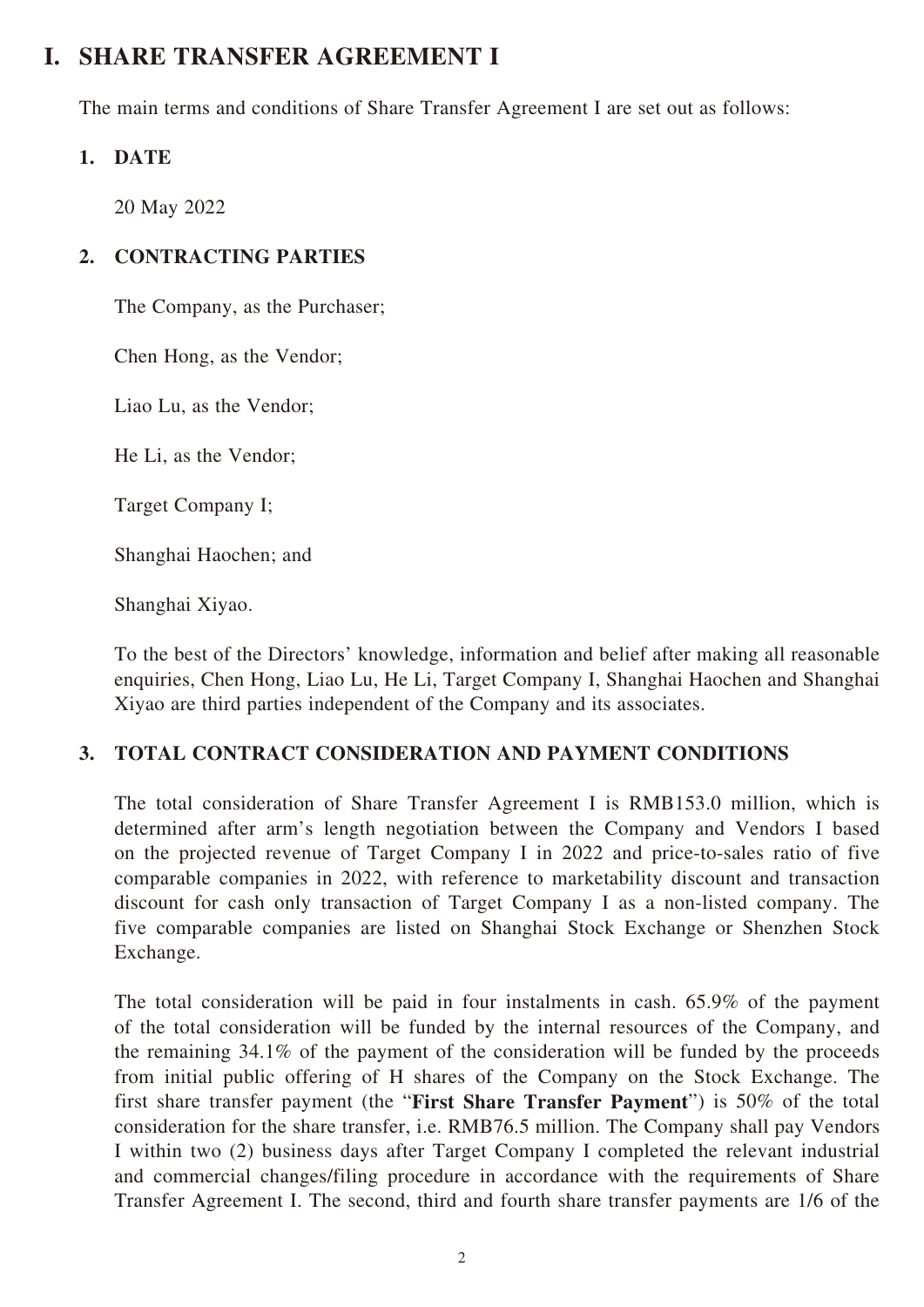total consideration for the share transfer, respectively, i.e. RMB25.5 million (the "**Share Transfer Payment before Adjustment**"), and will be paid in three years. At that time, each share transfer payment actually paid by the Company to Vendors I will be adjusted accordingly as specified in the section headed "I. SHARE TRANSFER AGREEMENT I — 6. PERFORMANCE COMMITMENT" below. The total consideration for the share transfer shall be distributed among the Vendors I based on the proportion of the number of shares transferred by each vendor in this equity transfer. For details of the performance commitment and adjustment mechanism, please refer to the section headed "I. SHARE TRANSFER AGREEMENT I — 6. PERFORMANCE COMMITMENT".

### **4. CONDITIONS PRECEDENT**

Closing of Share Transfer Agreement I shall be conditional upon satisfaction or waiver (as the case may be) of the following conditions precedent:

- (1) The Company or the intermediary service agency engaged by the Company has completed the relevant due diligence work on Target Company I (the subject of the due diligence work includes the legal, financial and tax compliance of Target Company I) and the Company is satisfied with the results of the due diligence;
- (2) The transaction documents have been validly executed with effect and delivered to the Company;
- (3) All parties to the agreements have obtained all government authorities, approvals and filings (if any) and the consents of all relevant third parties (for example, creditors of Target Company I) that are necessary for completing the transactions contemplated under the transaction documents, and such consents and approvals have not substantially altered the commercial conditions under the transaction documents and remain in full effect and force at the time of closing;
- (4) Target Company I has completed the procedures for the filing of the articles of association and the register of shareholders of the latest equity structure as of the date of Share Transfer Agreement I, and the equity structure of Target Company I after the filing meets the relevant requirements of Share Transfer Agreement I;
- (5) Target Company I has completed all internal approval procedures for this equity transfer, and the shareholders' meeting of Target Company I has agreed to amend the articles of association, and agreed to the resolution on the Company's appointment of three directors and one supervisor and the resolution of the newly-formed board of directors on election of a director appointed by the Company as chairperson (the board of directors of Target Company I being comprised of five directors, of which the Company may appoint three directors and other shareholders may appoint two directors; and the board of supervisors of Target Company I will be comprised of three members, of which one will be an employee supervisor, one will be appointed by the Company, and the other will be appointed by other shareholders), and the shareholders' meeting/the board of directors of Target Company I has agreed to authorize its representative to handle the industrial and commercial registration/filing of changes relevant to this transfer;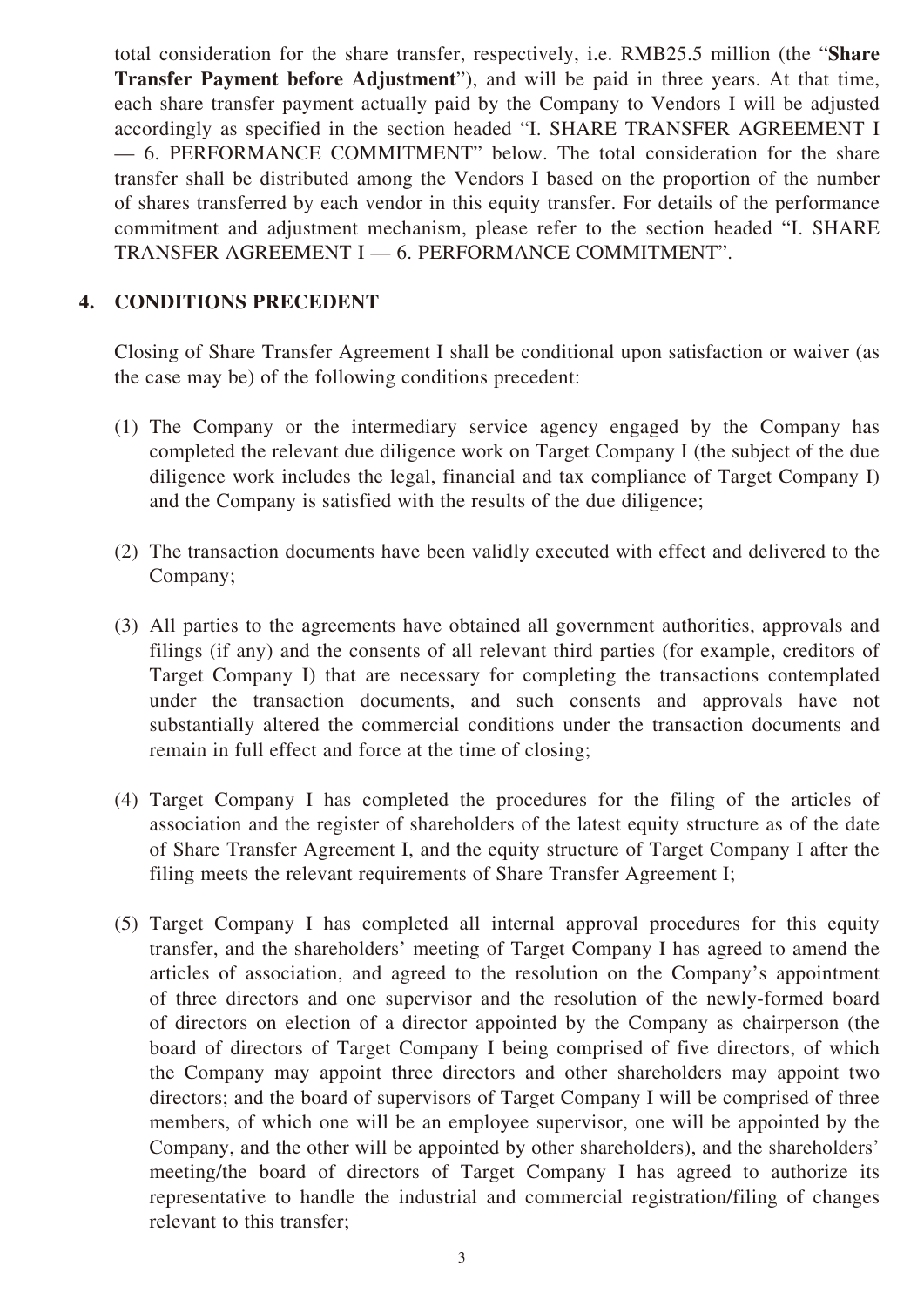- (6) The statements and guarantees of Target Company I and Vendors I under Share Transfer Agreement I are true, accurate, complete and not misleading in all material aspects, and they have not breached the undertakings that shall be performed at or before the Closing Date (as defined below) under Share Transfer Agreement I nor did they have any acts of breaching Share Transfer Agreement I;
- (7) Up to the Closing Date, there have been no laws or rules restricting, prohibiting or cancelling this transfer, nor are there any pending lawsuit, arbitration, judgment, ruling, claim, petition or injunction that have or may have material and adverse impact on Target Company I and its subsidiaries and this transfer;
- (8) Up to the Closing Date, no events have or may occur that cause material and adverse impact on the financial conditions, operating results, technologies, assets or businesses of Target Company I and its subsidiaries; and
- (9) Target Company I has provided the Company with the Closing Certificate signed jointly by Target Company I and Vendors I for fulfilling all conditions precedent under Share Transfer Agreement I.

## **5. CLOSING**

Within two (2) business days after the Company confirmed that the above conditions precedent have been satisfied or waived (as the case may be), Target Company I shall provide the Company with the corresponding original share certificates and copies of the updated register of shareholders (the shareholding structure of Target Company I shall meet the relevant requirements of Share Transfer Agreement I), and the above documents shall be affixed with the official corporate seal of Target Company I. The provision by Target Company I of share certificates, the register of shareholders according to the above requirements shall be deemed as the closing of this share transfer, and the date on which Target Company I provided the Company with share certificates, the register of shareholders shall be the closing date of this transfer (the "**Closing Date**"). Vendors I shall procure and assist (if needed) Target Company I to provide the Company with the above documents.

Unless with the written waiver of the Company, Target Company I shall and Vendors I shall procure and assist Target Company I to complete the share transfer and the procedures for the registration of change/filing of the persons appointed by the Company within ten (10) business days after the Closing Date.

Upon completion of the Acquisition I, Target Company I will become a subsidiary of the Company and its results will be consolidated into the financial statements of the Group.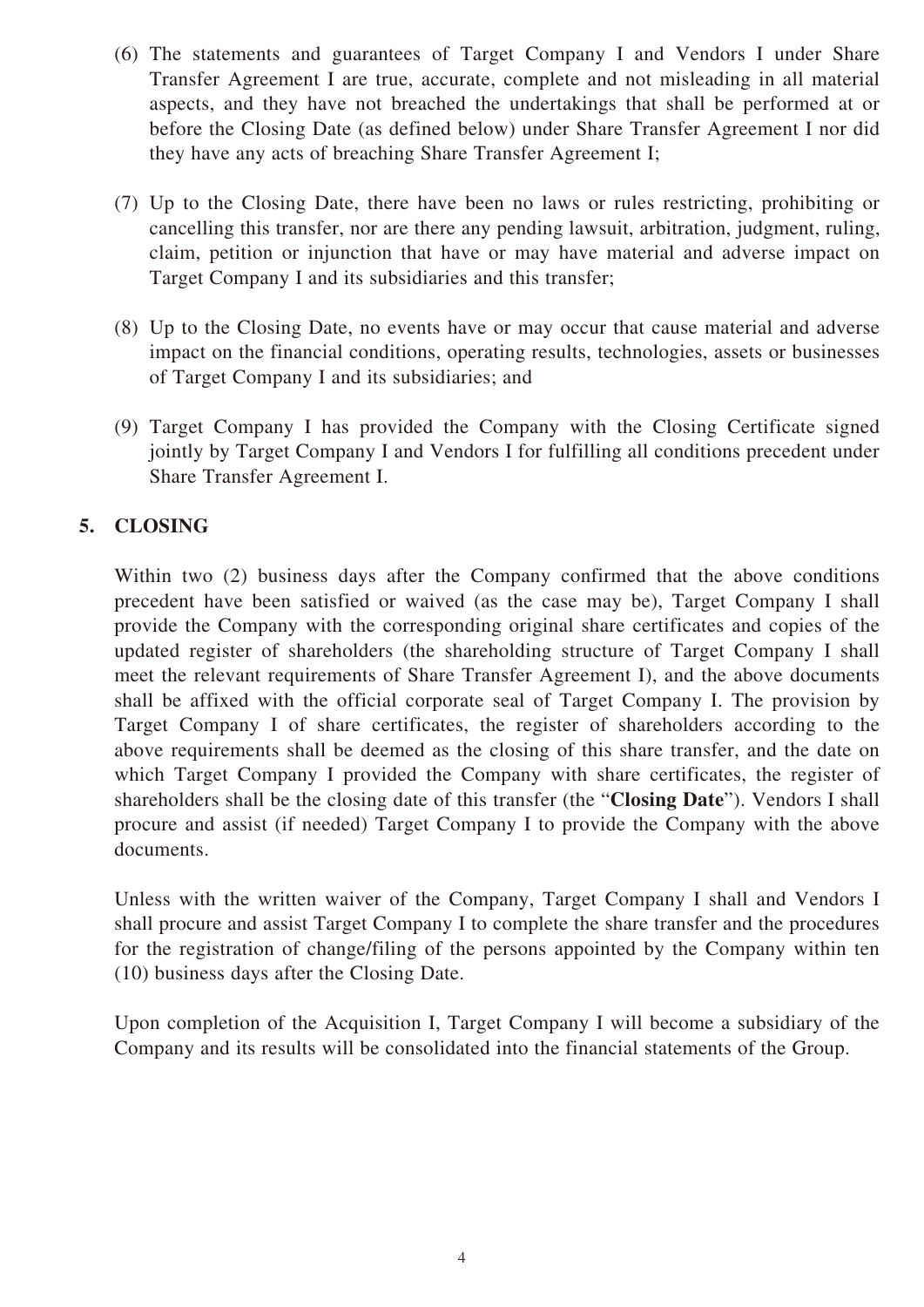### **6. PERFORMANCE COMMITMENT**

All parties agreed that the years of 2022, 2023 and 2024 will be the performance commitment period (the "**Performance Commitment Period**") of Vendors I, during which, except for the matters that shall be considered and approved by the board of directors, the board of supervisors and the shareholders' meeting of Target Company I as required by the laws and rules, the articles of association of Target Company I and the transactions documents or the matters that shall be agreed in writing by the Company before being implemented, for the major operation and management matters of Target Company I that shall be the sole responsibility of Chen Hong, an existing shareholder of Target Company I, Chen Hong undertakes that the following performance indicators will be satisfied:

| <b>Item</b>                                                      | <b>Performance Commitment Indicator</b> |                    |                    |
|------------------------------------------------------------------|-----------------------------------------|--------------------|--------------------|
| <b>Financial Year</b>                                            | $2022^1$                                | 2023               | 2024               |
| Revenue (RMB0'000)                                               | 21,818                                  | 33,000             | 44,000             |
| Sales gross margin <sup>2</sup>                                  | Meeting the annual                      | Meeting the annual | Meeting the annual |
|                                                                  | business guideline                      | business guideline | business guideline |
|                                                                  | of the Company                          | of the Company     | of the Company     |
| Financial gross margin <sup>3</sup>                              | Meeting the annual                      | Meeting the annual | Meeting the annual |
|                                                                  | business guideline                      | business guideline | business guideline |
|                                                                  | of the Company                          | of the Company     | of the Company     |
| Net profit (excluding)<br>extraordinary gains<br>and $losses)^4$ | 660                                     | 1,320              | 1,760              |

*Notes:*

*(RMB0'000)*

- 1. The performance indicators for 2022 refer to the performance indicators consolidated after the Company acquired Target Company I only.
- 2. Sales gross margin = (turnover external procurement costs)/revenue.
- 3. Financial gross margin = (turnover costs of revenue)/revenue.
- 4. Net profit (excluding extraordinary gains and losses) refers to the net profit after deducting the extraordinary gains and losses.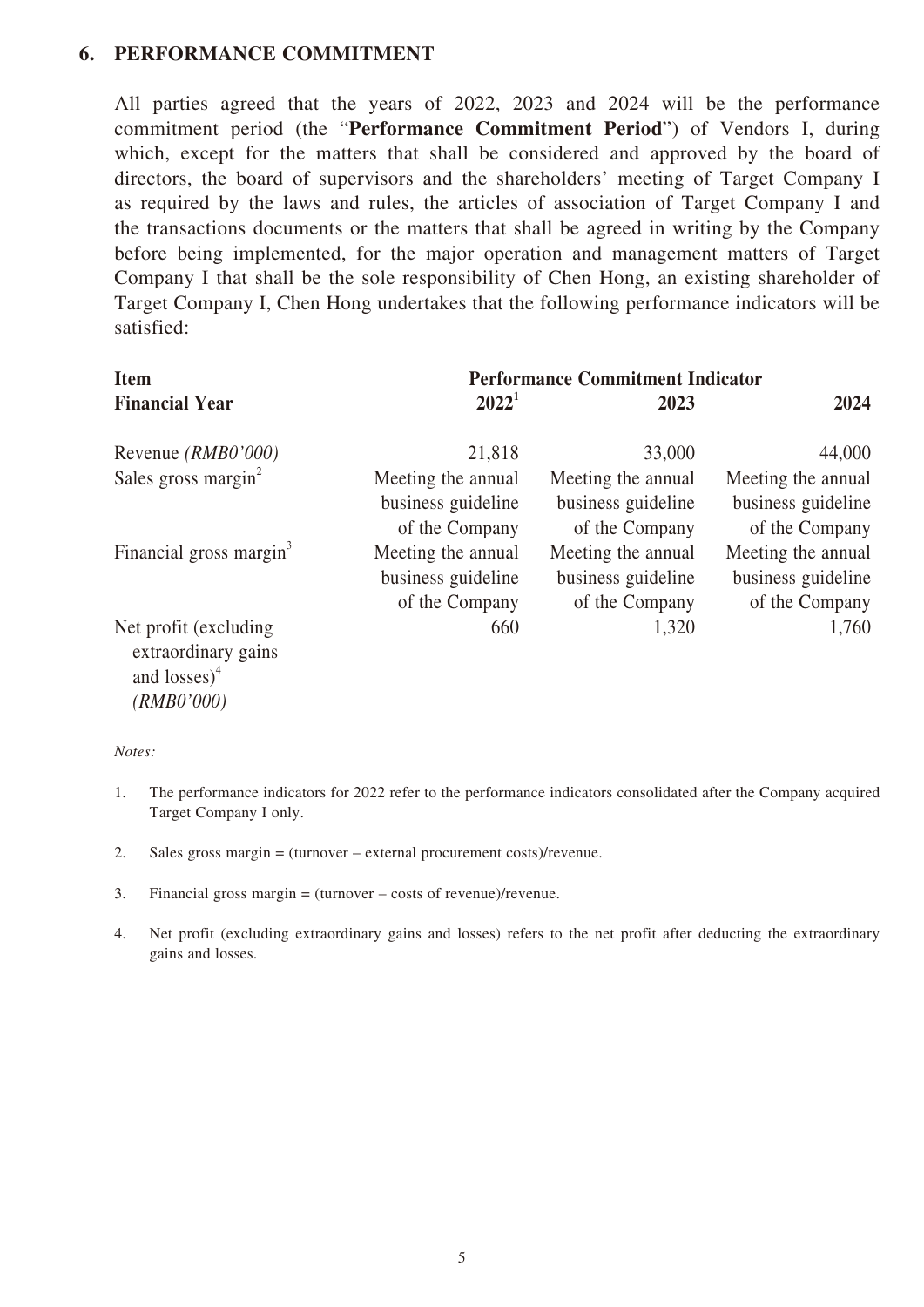The remaining share transfer payment (other than the first share transfer payment) shall be paid in three years. The Vendors I may apply for payment based on the fulfillment of the Performance Commitment Indicator and the collection of payments of the previous year from the date of the publish of the annual results of the Company on the Stock Exchange to 30 June of that year, and may provide the Company with the corresponding financial statements, audit reports and other relevant financial information required by the Company (if the Vendors I have not submitted an application by 30 June of the year, the Company will directly initiate payment settlement). The Company shall calculate the Share Transfer Payment (each amount being referred to as "**Adjusted Share Transfer Price**") to be paid in the year according to the fulfillment of the Performance Commitment Indicator, and pay it to each of Vendors I separately according to the following formula:

(1) Adjusted Share Transfer Payment = Share Transfer Payment before Adjustment  $\times$  The performance achievement rate after taking into account the collection of payments

Wherein:

- (i) The performance achievement rate = The achievement rate of revenue  $\times$  40% + The achievement rate of net profit (excluding extraordinary gains and losses)  $\times$  40% + The achievement rate of sales gross margin (the corresponding base value of the target sales gross margin that meets the annual business guideline of the Company is  $10\%$ ) + The achievement rate of financial gross margin (the corresponding base value of the target financial gross margin that meets the annual business guideline of the Company is 10%);
- (ii) The achievement rate of revenue = Annual actual revenue/annual committed revenue; The achievement rate of net profit (excluding extraordinary gains and losses) = Annual actual net profit (excluding extraordinary gains and losses)/ Annual committed net profit (excluding extraordinary gains and losses); The achievement rate of sales gross margin  $(X)$  needs to meet the following conditions at the same time " $X =$  Annual actual sales gross margin – Target sales gross margin of the Company annual business guideline  $+10\%$ , and the maximum X shall be not exceed 20% (inclusive, the part exceeding 20% will not be calculated), and the minimum X shall not be less than  $0\%$  (inclusive, if it is less than  $0\%$ , the overall performance achievement rate will be 0%)"; The achievement rate of financial gross margin (Y) needs to meet the following conditions at the same time "Y = Annual actual financial gross margin – Target financial gross margin of the Company annual business guideline  $+10\%$ , and the maximum Y shall be not exceed 20% (inclusive, the part exceeding 20% will not be calculated), and the minimum Y shall not be less than 0% (inclusive, if it is less than 0%, the overall performance achievement rate will be 0%)";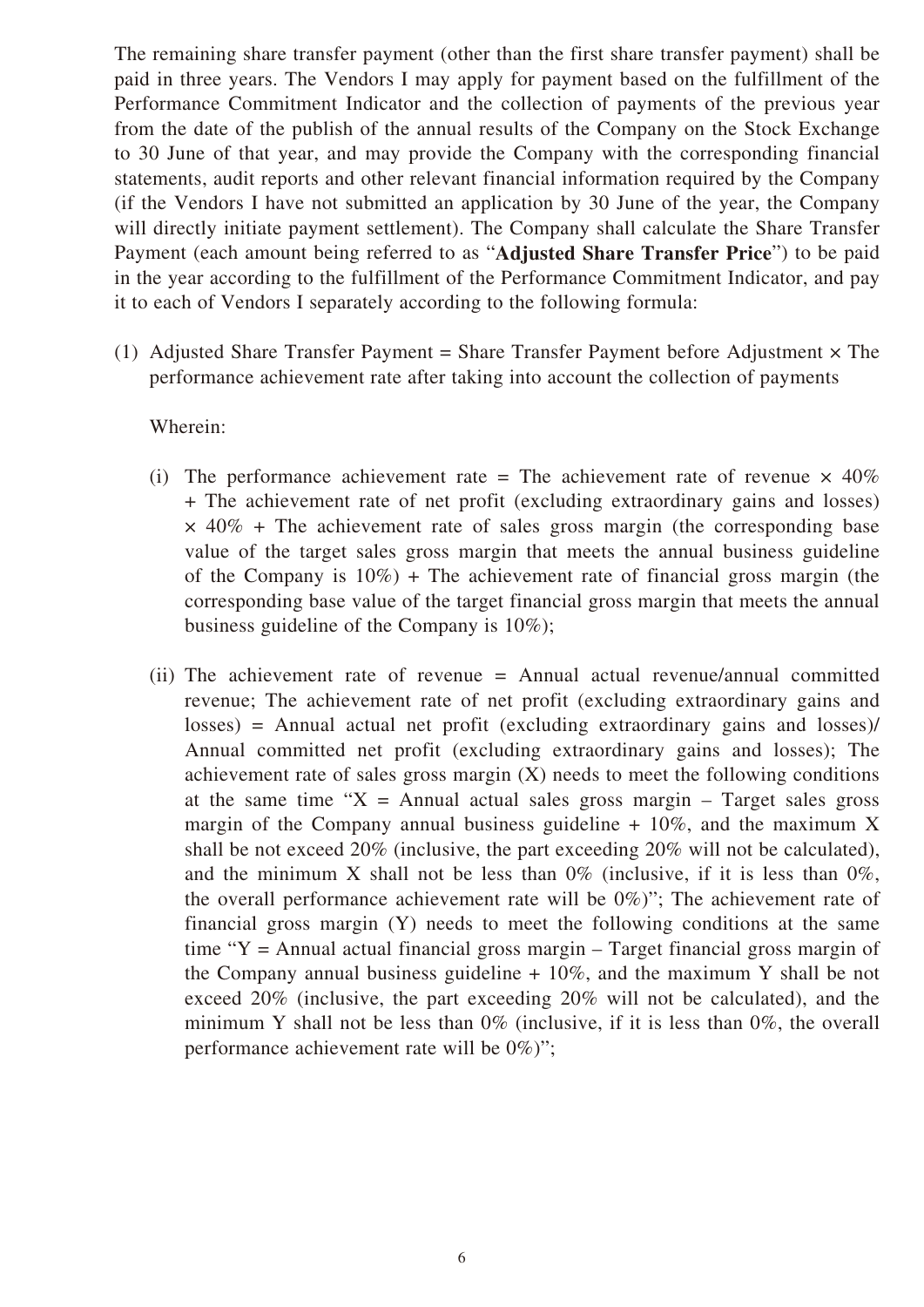- (iii) The performance achievement rate after taking into account the collection of payments merely refers to the performance achievement rate derived by calculating the above specific achievement rates based on the business, of which the payment has been made. It means that the achievement rate of revenue is calculated merely based on the revenue of the business, of which the payment has been made; the achievement rate of net profit (excluding extraordinary gains and losses) is calculated merely based on the overall net profit (excluding extraordinary gains and losses) of Target Company I from the business, of which the payment has been made; the achievement rate of sales gross margin is calculated merely based on the sales gross margin of the business, of which the payment has been made; and the achievement rate of financial gross margin is calculated merely based on the financial gross margin of the business, of which the payment has been made;
- (iv) 30 June of each year or the date on which the Vendors I make payment application (whichever is earlier) shall be the closing date for collection of payments for the previous year (the "**Collection Date**"). The Company shall calculate the performance achievement rate after considering the collection status based on the actual collection status before the Collection Date and settle the share transfer payment for the previous year, the income of Target Company I recognized in the audit report for the previous year that was collected after 30 June of any year will be calculated, settled and paid in the next year; and
- (v) The above indicators such as income and profit shall be based on the audit results of the auditing agency designated by the Company.
- (2) If Target Company I has any of the following circumstances in any year during the Performance Commitment Period, the Company shall not pay the share transfer payment for that year. At the same time, the Company shall have the right to terminate the payment of any share transfer payment for future years during the Performance Commitment Period, the damages required in Share Transfer Agreement I or terminate the agreement:
	- (i) the achievement rate of revenue is less than  $75\%$ ;
	- (ii) the achievement rate of net profit (excluding extraordinary gains and losses) is less than 75%;
	- (iii) the achievement rate of sales gross margin is less than 0%; or
	- (iv) the achievement rate of financial gross margin) is less than 0%.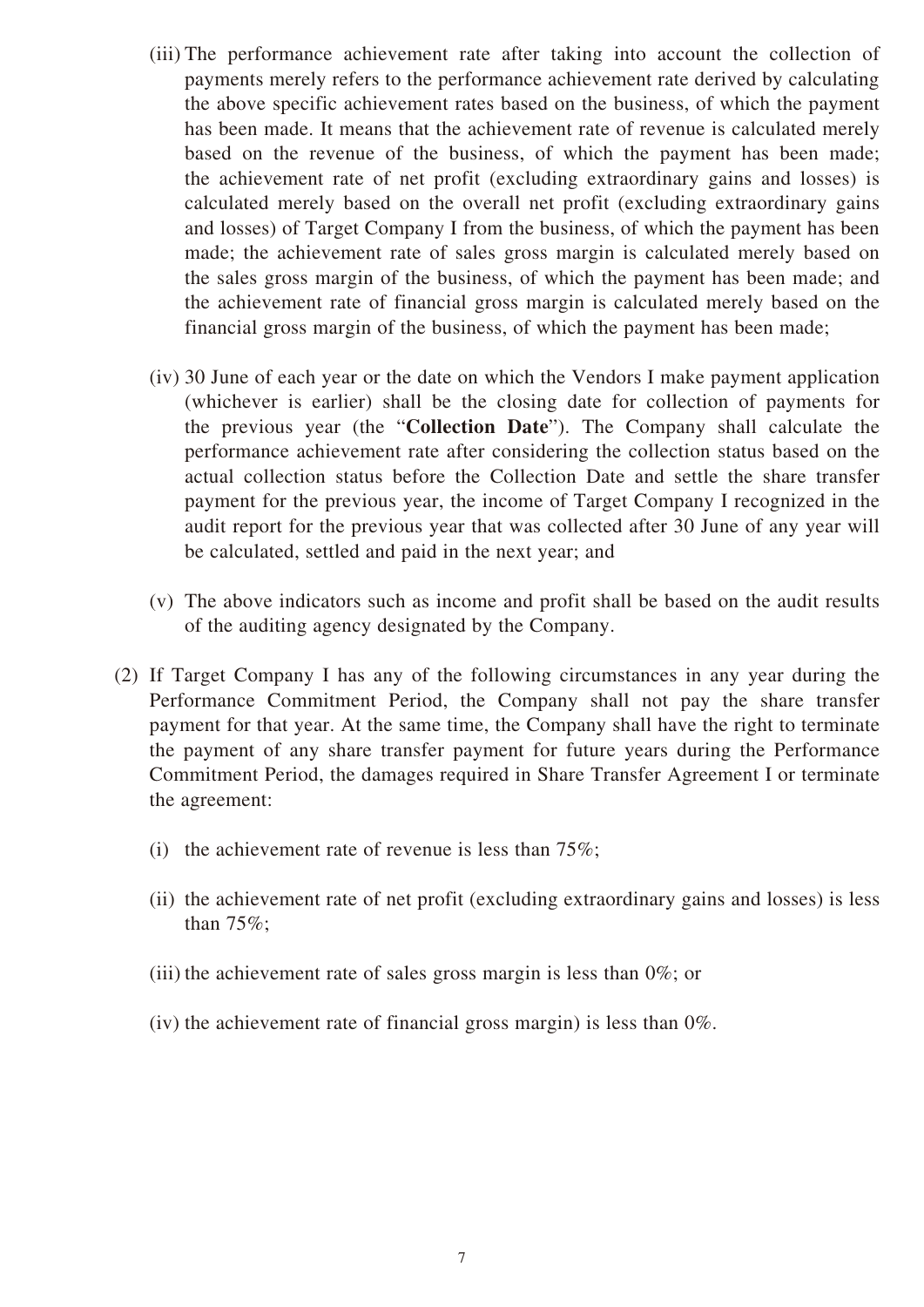### **7. GENERAL INFORMATION**

### *The Company*

The Company is a company established under the laws of the PRC on 6 February 2018 with limited liability, which focuses on developing and delivering AI-based products and solutions for the manufacturing and financial services industries in China.

### *Chen Hong*

Mr. Chen Hong is a PRC citizen. As at the date of this announcement, Mr. Chen Hong holds approximately 35.74% equity interest in Target Company I.

#### *Liao Lu*

Ms. Liao Lu is a PRC citizen. As at the date of this announcement, Ms. Liao Lu holds approximately 15.82% equity interest in Target Company I.

### *He Li*

Ms. He Li is a PRC citizen. As at the date of this announcement, Ms. He Li holds approximately 41.81% equity interest in Target Company I.

#### *Shanghai Haochen*

Shanghai Haochen is a limited partnership enterprise established under the laws of the PRC on 27 October 2017, mainly engaging in the enterprise management consulting, business consulting, legal consulting, construction project cost consulting, corporate marketing planning, cultural and artistic exchange planning services. As at the date of this announcement, Shanghai Haochen is held by 28 natural person shareholders including Liu Qian, Wang Ye, Zhong Ying, Wen Rungen and Zhu Shenglei. The managing partner of Shanghai Haochen is Chen Hong. The substantial shareholders of Shanghai Haochen are Liu Gan, Wang Ye and Zhong Ying, who hold approximately 17.78%, 17.50% and 10.11% of the equity interests in Shanghai Haochen, respectively, the shareholding percentage of the remaining natural person shareholders is below 10%.

#### *Shanghai Xiyao*

Shanghai Xiyao is a limited partnership enterprise established under the laws of the PRC on 25 December 2020, mainly engaging in the social and economic consulting services, information consulting services, legal consulting, marketing planning, conference services and exhibition services. As at the date of this announcement, Shanghai Xiyao is held as to 90% and 10% by Chen Hong and Liao Lu, respectively. The managing partner of Shanghai Xiyao is Chen Hong. The ultimate beneficial owner of Shanghai Xiyao is Chen Hong.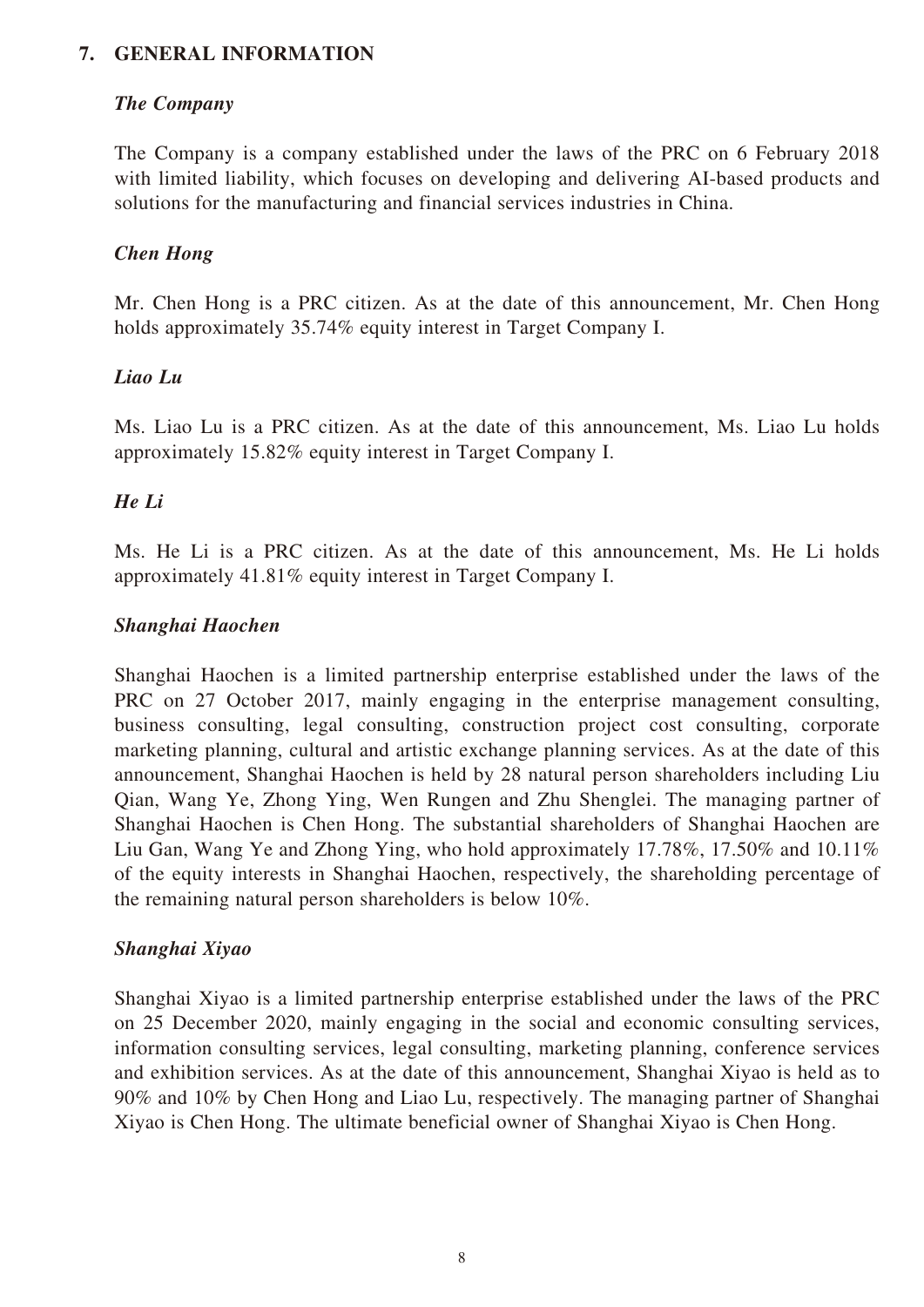### *Target Company I*

Target Company I is a company established with limited liabilities under the laws of the PRC on 21 July 2003. It has been long committed to providing integrated solutions for intelligent industrial automation systems, including a complete set of automated material conveying system, intelligent control system, man-machine interactive system and information software platforms, in area of intelligent manufacturing, covering automobile and automobile parts factory, new energy base, 3C electronic digital assembly workshop, discrete industrial automation production line and high-end equipment, and to achieving the "specialized, fine, special, new (專、精、特、新)" and "domestic replacement (國產替  $\langle \uparrow \rangle$ " in the vertical segmentation scenarios, including automotive assembly, body welding, battery front and rear end production line, MES system, cell coating, laser equipment, 3C electronic intelligent assembly, intelligent logistics, AGV robot, industrial software, threedimensional storage.

Immediately prior to and following the equity transfer, the shareholding structure of Target Company I is as follows:

|                     | <b>Immediately</b><br>prior to the<br>equity transfer<br>Proportion of | <b>Immediately</b><br>following the<br>completion of<br>the equity<br>transfer<br>Proportion of |
|---------------------|------------------------------------------------------------------------|-------------------------------------------------------------------------------------------------|
| Name of shareholder | shareholding<br>$(\%)$                                                 | shareholding<br>$(\%)$                                                                          |
| The Company         |                                                                        | 51.0000                                                                                         |
| Chen Hong           | 35.7422                                                                | 30.5078                                                                                         |
| Liao Lu             | 15.8203                                                                | 11.8672                                                                                         |
| He Li               | 41.8125                                                                |                                                                                                 |
| Shanghai Haochen    | 5.6250                                                                 | 5.6250                                                                                          |
| Shanghai Xiyao      | 1.0000                                                                 | 1.0000                                                                                          |
| <b>Total</b>        | 100.0000                                                               | 100.0000                                                                                        |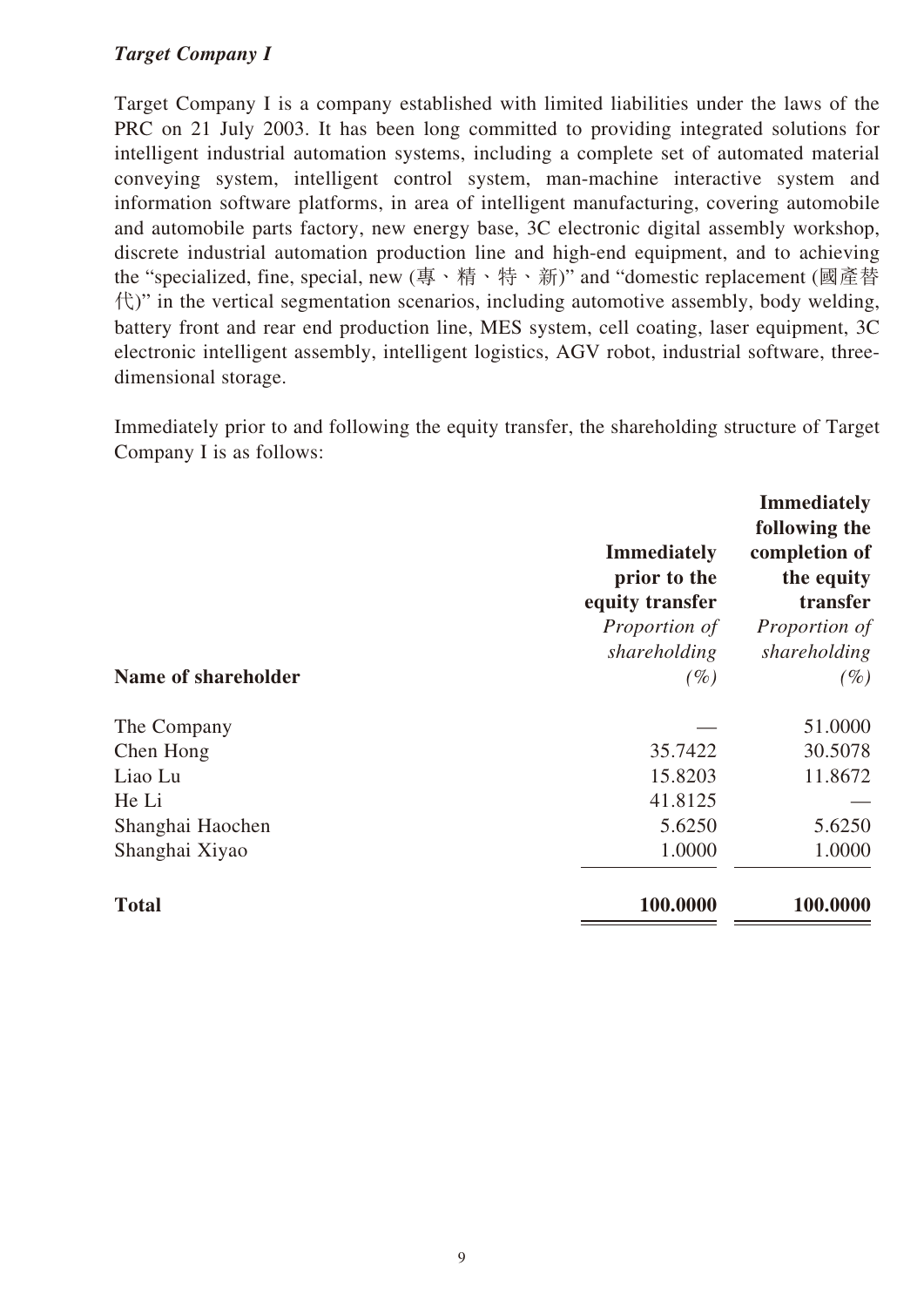The below table sets out the unaudited consolidated total assets and net assets of Target Company I as at 31 December 2020 and 31 December 2021:

|              |                | As at 31 December |  |
|--------------|----------------|-------------------|--|
|              | 2020           | 2021              |  |
|              | <i>RMB'000</i> | <b>RMB'000</b>    |  |
| Total assets | 264,076        | 256,775           |  |
| Net assets   | 84,659         | 78,292            |  |

The below table sets out the unaudited consolidated total revenue and profit of Target Company I for the two financial years ended 31 December 2020 and 31 December 2021:

|                                         | For the year ended<br>31 December |                |
|-----------------------------------------|-----------------------------------|----------------|
|                                         | 2020                              | 2021           |
|                                         | <b>RMB'000</b>                    | <b>RMB'000</b> |
| Total revenue                           | 188,836                           | 213,934        |
| Profit/(loss) before income tax expense | 9,115                             | (5,600)        |
| Profit/(loss) after income tax expense  | 8,748                             | (6, 617)       |

### **8. REASONS AND BENEFITS OF ACQUISITION I**

The Company believes that Target Company I, as a "specialized, fine, special, new  $(\frac{\pi}{})$ 精、特、新)" enterprise in Shanghai, has rich industry implementation experience in vertical segmentation industries, such as automotive equipment, and software engineering capabilities. On the one hand, the solutions for intelligent industrial automation systems of Target Company I can be used as the carrier of artificial intelligence application, further broadening the application scenarios of artificial intelligence technology. The development environment and various tools provide the MMOC platform of the Company with the support for the upstream, middle and downstream operations, effectively promoting the innovation, dissemination, and reuse of the AI intelligence algorithms and products supported by MMOC in a larger range, higher frequency and shorter path. On the other hand, Target Company I has a rich understanding of the industry, which provides a rich source of industry knowledge for the continuous iteration of our AI products and solutions of the Company. In this way, the acquisition will help the Company expand and deepen the application of AI technology in vertical industry segments, thus achieving the "specialized, fine, special, new (專、精、特、新)" and "domestic replacement (國產替代)".

The Directors (including independent non-executive Directors) have considered and approved the resolution on Share Transfer Agreement I. The Directors are of the opinion that, (i) the Acquisition I is on normal commercial terms or more favourable terms; (ii) the terms and conditions of the Acquisition I are fair and reasonable; and (iii) the Acquisition I is in the interest of the Company and the Shareholders as a whole.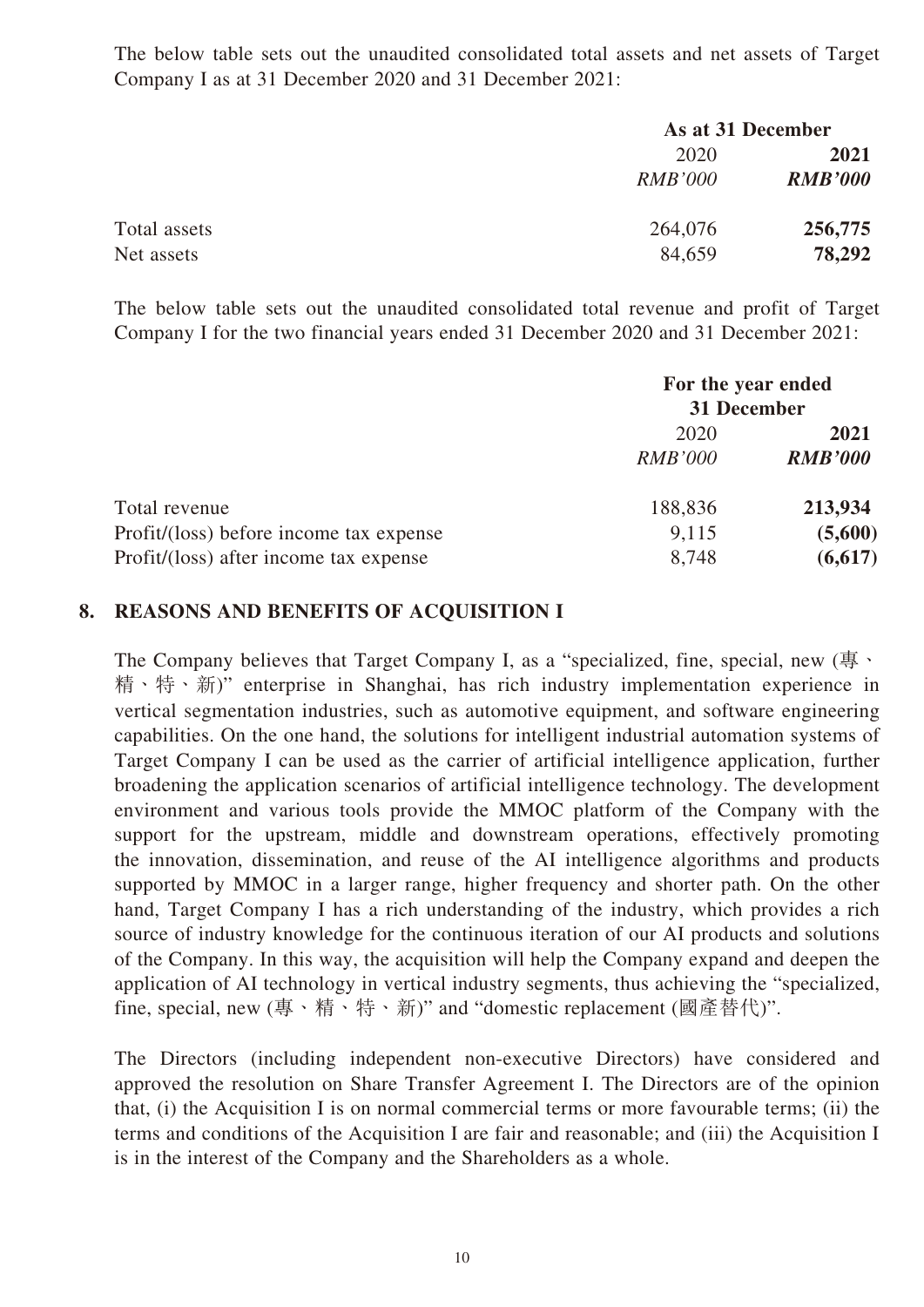### **9. IMPLICATIONS OF THE LISTING RULES**

In accordance with Chapter 14 of the Listing Rules, as the highest applicable percentage ratio in relation to the transactions contemplated under Share Transfer Agreement I exceeds 5% but less than 25%, the transaction contemplated under Share Transfer Agreement I constitutes a discloseable transaction of Company and is therefore subject to the announcement requirements but exempt from the Shareholders' approval requirement under Chapter 14 of the Listing Rules.

## **II. SHARE TRANSFER AGREEMENT II**

The main terms and conditions of Share Transfer Agreement II are set out as follows:

### **1. DATE**

20 May 2022

## **2. CONTRACTING PARTIES**

The Company, as the Purchaser;

Li Weiguo, as the Vendor;

Li Junhong, as the Vendor;

Zhou Changbin, as the Vendor;

Target Company II;

Qingdao Aolizhiyuan; and

Qingdao Aoliruiyuan.

To the best of the Directors' knowledge, information and belief after making all reasonable enquiries, Li Weiguo, Li Junhong, Zhou Changbin, Target Company II, Qingdao Aolizhiyuan and Qingdao Aoliruiyuan are third parties independent of the Company and its associates.

### **3. TOTAL CONTRACT CONSIDERATION AND PAYMENT CONDITIONS**

The total consideration of Share Transfer Agreement II is RMB122.4 million. The total consideration is determined after arm's length negotiation between the Company and Vendors II based on the projected revenue of Target Company II in 2022 and price-tosales ratio of six comparable companies in 2022, with reference to marketability discount and transaction discount for cash only transaction of Target Company II as a non-listed company. The six comparable companies are listed on Shanghai Stock Exchange or Shenzhen Stock Exchange.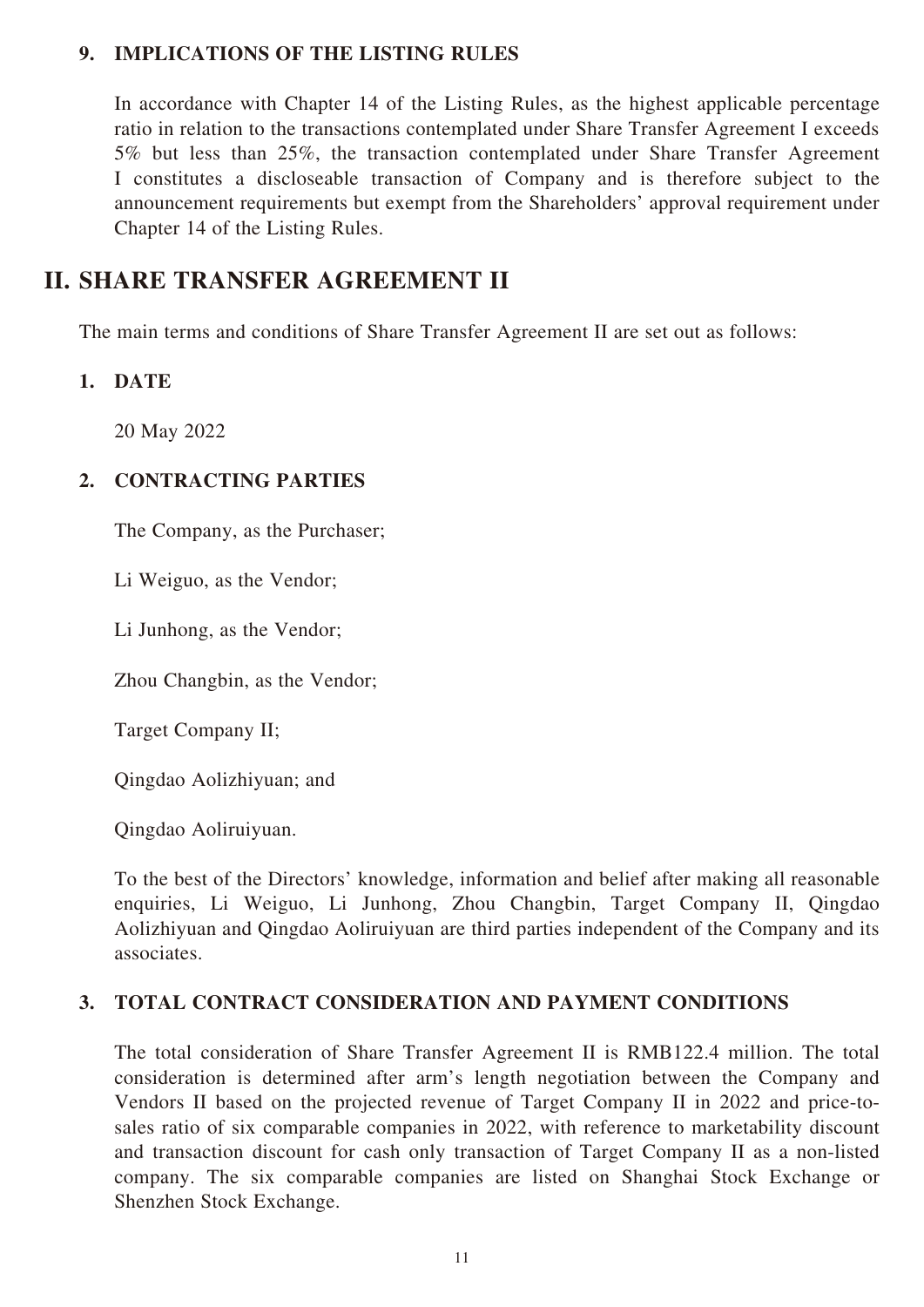The total consideration will be paid in four instalments in cash. 65.9% of the payment of the consideration will be funded by the internal resources of the Company, and the remaining 34.1% of the payment of the consideration will be funded by the proceeds from initial public offering of H shares of the Company on the Stock Exchange. The first share transfer payment (the "**First Share Transfer Payment**") is 50% of the total consideration for the share transfer, i.e. RMB61.20 million. The Company shall pay Vendors II within two (2) business days after Target Company II completed the relevant industrial and commercial changes/filing procedure in accordance with the requirements of the Share Transfer Agreement II. The second, third and fourth share transfer payments are 1/6 of the total consideration for the share transfer, respectively, i.e. RMB20.40 million (the "**Share Transfer Payment before Adjustment**"), and will be paid in three years. At that time, each share transfer payment actually paid by the Company to Vendors II will be adjusted accordingly as specified in the section headed "II. SHARE TRANSFER AGREEMENT II — 6. PERFORMANCE COMMITMENT" below. The total consideration for the share transfer shall be distributed among the Vendors II based on the proportion of the number of shares transferred by each vendor In this equity transfer. For details of the performance commitment and adjustment mechanism, please refer to the section headed "II. SHARE TRANSFER AGREEMENT II — 6. PERFORMANCE COMMITMENT".

### **4. CONDITIONS PRECEDENT**

Closing of Share Transfer Agreement II shall be conditional upon satisfaction or waiver (as the case may be) of the following conditions precedent:

- (1) The Company or the intermediary service agency engaged by the Company has completed the relevant due diligence work on Target Company II (the subject of the due diligence work includes the legal, financial and tax compliance of Target Company II) and the Company is satisfied with the results of the due diligence;
- (2) The transaction documents have been validly executed with effect and delivered to the Company;
- (3) All parties to the agreements have obtained all government authorities, approvals and filings (if any) and the consents of all relevant third parties (including without limitation the creditors of Target Company II) that are necessary for completing the transactions contemplated under the transaction documents, and such consents and approvals have not substantially altered the commercial conditions under the transaction documents and remain in full effect and force at the time of closing;
- (4) The shareholders' meeting of Target Company II has passed the resolutions on the agreement of this transfer, formation of the board of directors of Target Company II, appointment of supervisors, grant of authority to the company representative to handle the relevant industrial and commercial registration/filing of changes and other relevant matters such as each of Qingdao Aolizhiyuan and Qingdao Aoliruiyuan waiving the right of first refusal for this transfer;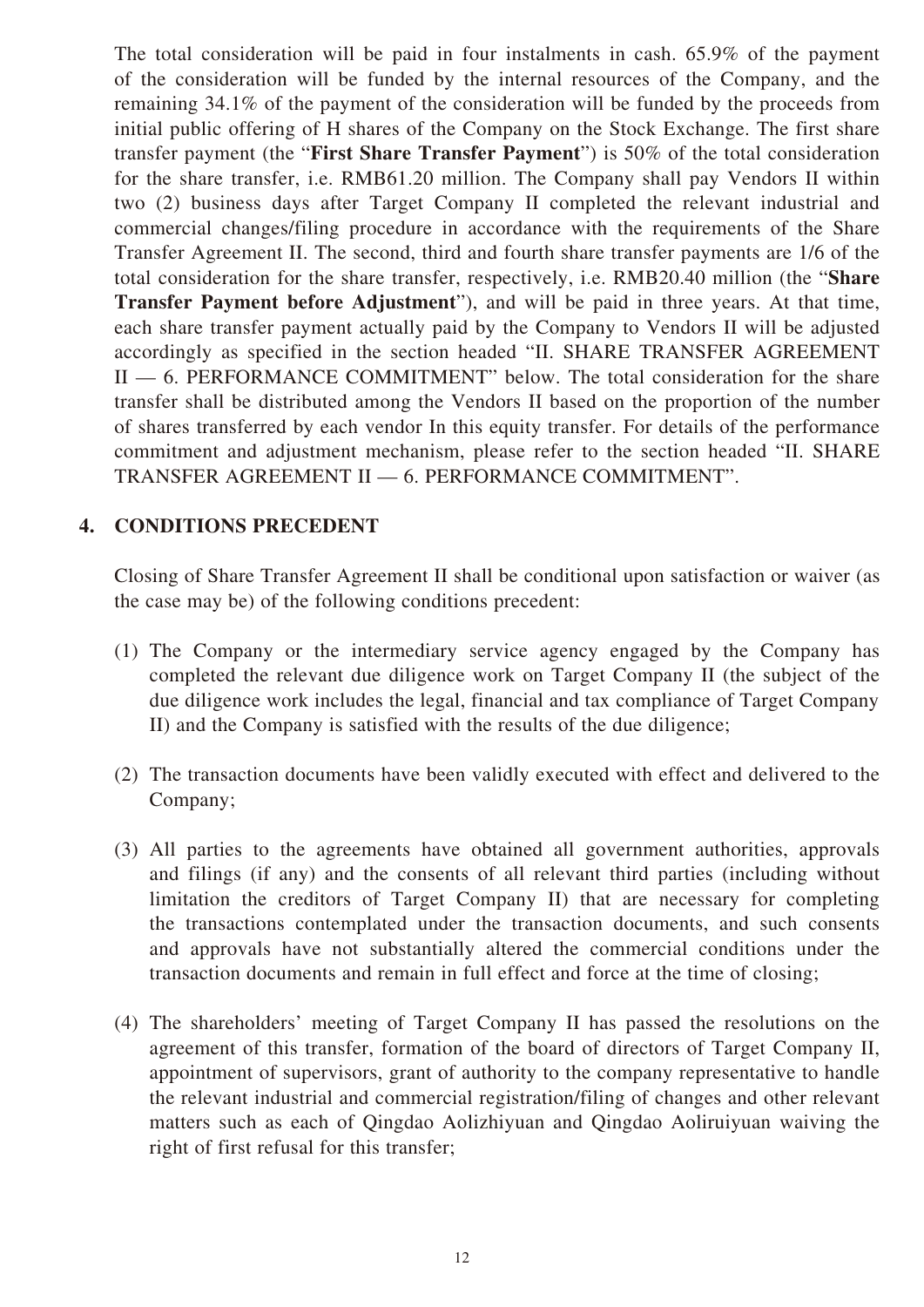- (5) The statements and guarantees of Target Company II and Vendors II under Share Transfer Agreement II are true, accurate, complete and not misleading in all material aspects, and they have not breached the undertakings that shall be performed at or before the Closing Date (as defined below) under Share Transfer Agreement II nor did they have any acts of breaching Share Transfer Agreement II;
- (6) Each of Li Weiguo, Li Junhong, Qingdao Aolizhiyuan and Qingdao Aoliruiyuan, the shareholders of Target Company II has fully paid the registered capital of Target Company II and has provided the Company with the capital contribution proofs for paid-in registered capital;
- (7) Target Company II has obtained the updated "Certificate for Certification of Intellectual Property Rights Management System" (《知識產權管理體系認證證書》);
- (8) Target Company II has recovered the funds borrowed from related parties under other receivables, including the funds borrowed from Aolipu (Beijing) Intelligence Technology Co., Ltd. (奧利普 (北京) 智能科技有限公司), Qingdao Aolipu Intelligence Manufacturing Institute Co., Ltd. (青島奧利普智能製造研究院有限公司) and Qingdao Shupu Intelligence Interconnection Technology Co., Ltd. (青島數普智能互聯科技有 限公司);
- (9) Qingdao Fuxiang Purifying Equipment Co., Ltd. (青島阜祥淨化設備有限公司) and Qingdao Zhengben Technology Innovation Investment Center (Limited Partnership) (青島正本科技創新投資中心 (有限合夥)), both enterprises controlled by Li Weiguo, have completed the industrial and commercial registration of changes in the adjusted scope of business, and the adjusted scope of business does not include any activity that is same or similar to or competes directly or indirectly with that of Target Company II and its subsidiaries;
- (10)Target Company II has completed the execution of the lease contract with Qingdao Hi-tech Industry Development Co., Ltd. (青島高科產業發展有限公司) in relation to the leased premises located at the sixth floor of Block D, Software Building, Laoshan District, Qingdao;
- (11)Target Company II has obtained the compliance proofs from Qingdao Municipal Bureau of Human Resources and Social Security (青島市人力資源和社會保障局) and Qingdao Housing Provident Fund Management Center (青島市住房公積金管理 中心) that Target Company II has contributed to the social insurance and the housing provident fund since inception;
- (12)Up to the Closing Date, there have been no laws or rules restricting, prohibiting or cancelling this transfer, nor are there any pending lawsuit, arbitration, judgment, ruling, claim, petition or injunction that have or may have material and adverse impact on Target Company II and this transfer;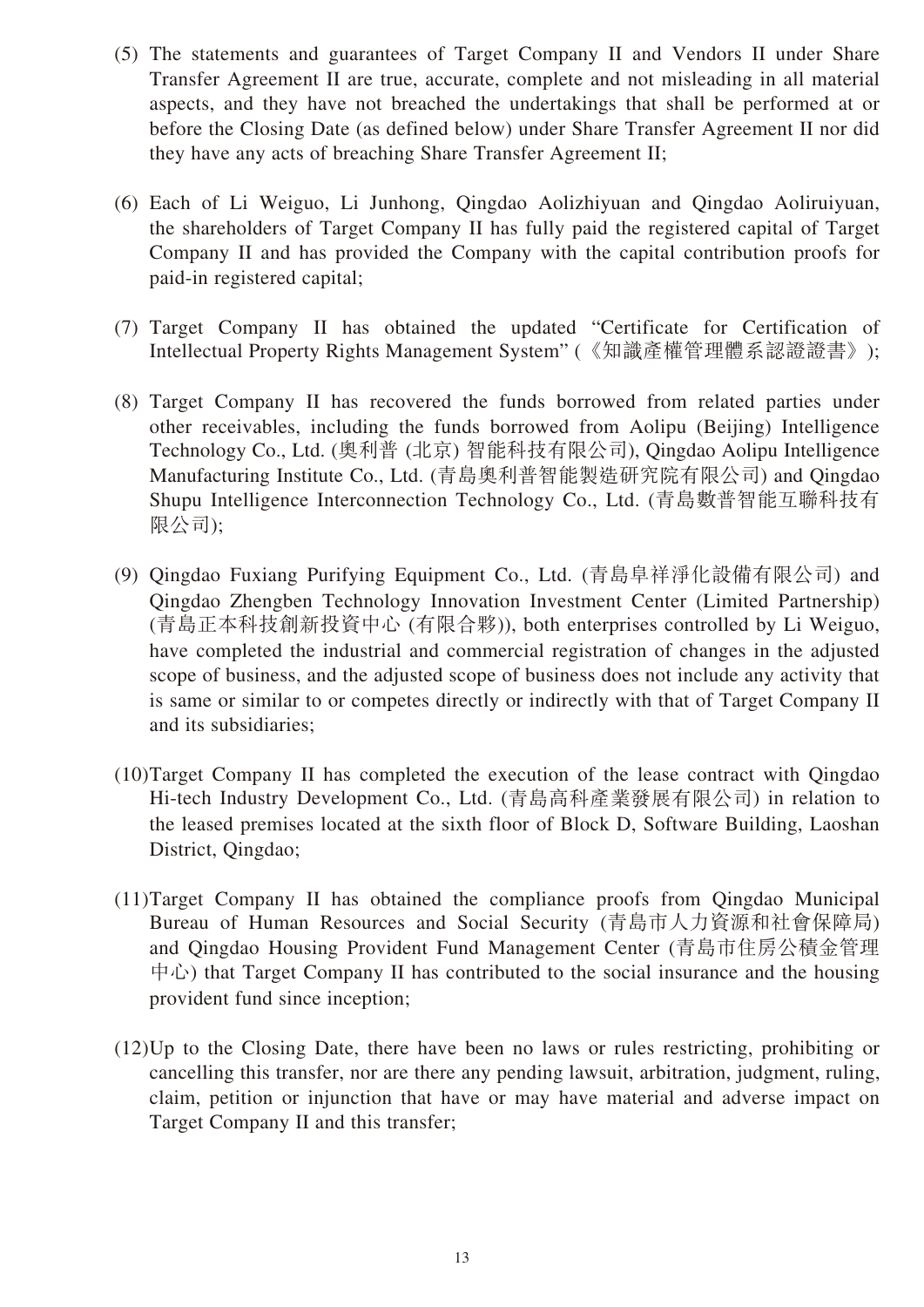- (13)Up to the Closing Date, no events have or may occur that cause material and adverse impact on the financial conditions, operating results, technologies, assets or businesses of Target Company II and its subsidiaries; and
- (14)Target Company II has provided the Company with the Closing Certificate signed and stamped with the official corporate seal jointly by Target Company II and Vendors II for fulfilling all conditions precedent under Share Transfer Agreement II.

## **5. CLOSING**

Within two (2) business days after the Company confirmed that the above conditions precedent have been satisfied or waived (as the case may be), Target Company II shall provide the Company with the corresponding original capital contribution certificates and copies of the updated register of shareholders (the shareholding structure of Target Company II shall meet the relevant requirements of Share Transfer Agreement II). All of the above documents shall be stamped with the official corporate seal of Target Company II.

Target Company II shall and Vendors II shall procure and assist Target Company II to handle and complete the corresponding procedures for the industrial and commercial registration/filing of changes for this transfer within two (2) business days from the date on which the Company has confirmed that the conditions precedent to the closing are all satisfied or waived by the Company in writing, and the procedures for the industrial and commercial registration/filing of changes necessary for Target Company II to form the board of directors, for the Company to appoint directors (including five directors to the board of directors of Target Company II, of which the Company may appoint three directors, including one chairperson, and other shareholders may appoint two directors), appoint supervisors (Target Company II plans to appoint two supervisors, the Company may appoint one supervisor and other shareholders may appoint one supervisor) (including without limitation, Target Company II has obtained a new business license issued by the competent market regulator to it and completed the industrial and commercial filing procedures for the shareholding information of all shareholders after this transfer, including the articles of association, the register of shareholders, the list of members of the board of directors and the list of supervisors of Target Company II). After completion of the above registration/filing procedures, the shareholding structure of Target Company II shall meet the relevant requirements of Share Transfer Agreement II.

The date on which Target Company II provided the certificates for capital contribution and the register of shareholders and completed the procedures for the industrial and commercial registration/filing of changes for this transfer shall be the closing date of this transfer (the "**Closing Date**"). Vendors II shall procure and assist (if needed) Target Company II to provide the Company with the above documents.

Upon completion of the Acquisition II, Target Company II will become a subsidiary of the Company and its results will be consolidated into the financial statements of the Group.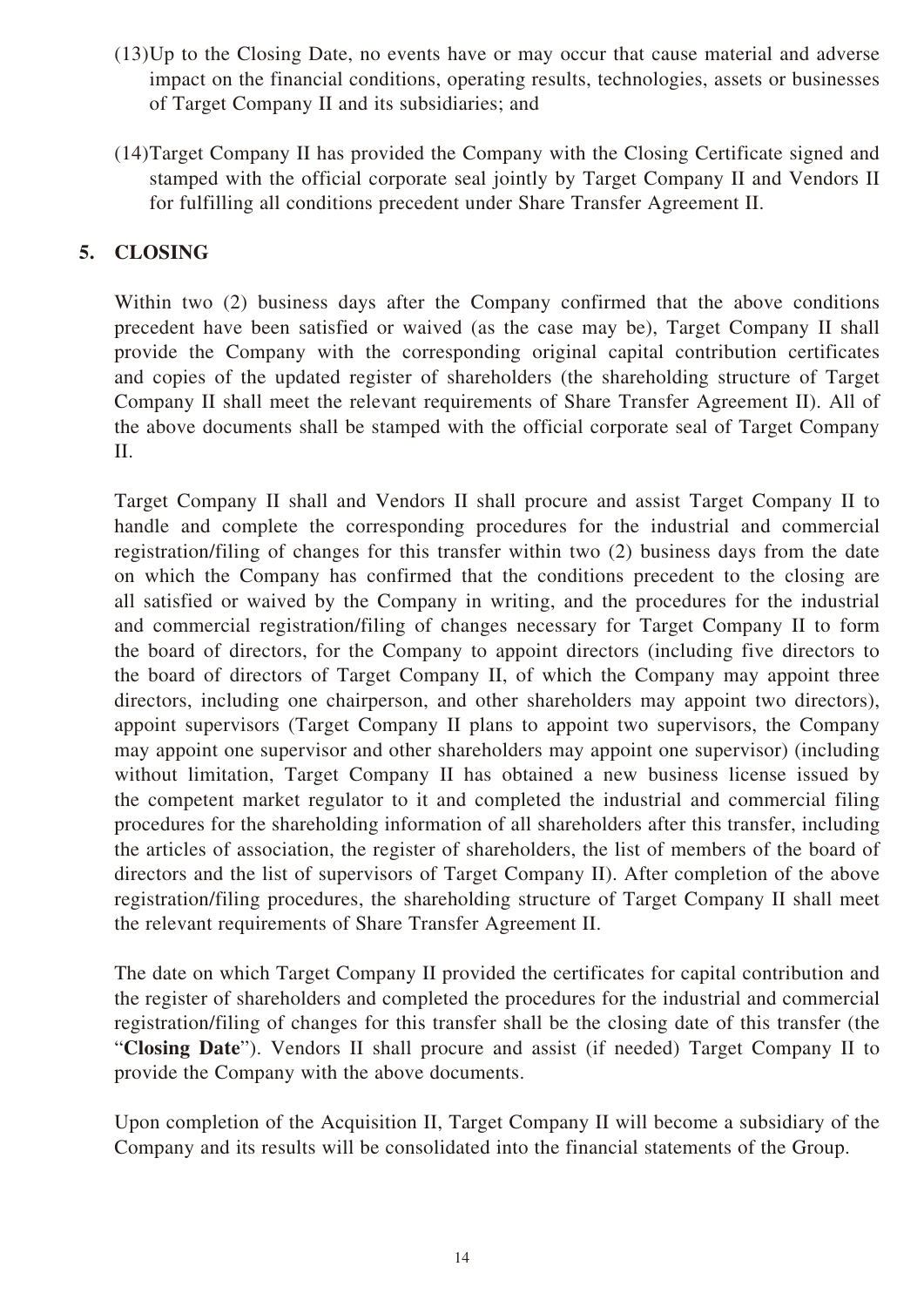### **6. PERFORMANCE COMMITMENT**

All parties agreed that the years of 2022, 2023 and 2024 will be the Performance Commitment Period (the "**Performance Commitment Period**") of Vendors II, during which, except for the matters that shall be considered and approved by the shareholders' meeting, the board of directors and the board of supervisors of Target Company II as required by the laws and rules, the articles of association of Target Company II and the transactions documents or the matters that shall be agreed in writing by the Company before being implemented, for the major operation and management matters of Target Company II that shall be the sole responsibility of Li Weiguo, an existing shareholder of Target Company II, Li Weiguo undertakes that the following performance indicators will be satisfied:

| <b>Item</b>                                                      | <b>Performance Commitment Indicator</b> |                    |                    |
|------------------------------------------------------------------|-----------------------------------------|--------------------|--------------------|
| <b>Financial Year</b>                                            | $2022^1$                                | 2023               | 2024               |
| Revenue (RMB0'000)                                               | 8,000                                   | 15,000             | 22,500             |
| Sales gross margin <sup>2</sup>                                  | Meeting the annual                      | Meeting the annual | Meeting the annual |
|                                                                  | business guideline                      | business guideline | business guideline |
|                                                                  | of the Company                          | of the Company     | of the Company     |
| Financial gross margin <sup>3</sup>                              | Meeting the annual                      | Meeting the annual | Meeting the annual |
|                                                                  | business guideline                      | business guideline | business guideline |
|                                                                  | of the Company                          | of the Company     | of the Company     |
| Net profit (excluding)<br>extraordinary gains<br>and $losses)^4$ | 600                                     | 1,100              | 2,300              |

*Notes:*

*(RMB0'000)*

- 1. The performance indicators for 2022 refer to the performance indicators consolidated after the Company acquired Target Company II only.
- 2. Sales gross margin = (turnover external procurement costs)/revenue.
- 3. Financial gross margin = (turnover costs of revenue)/revenue.
- 4. Net profit (excluding extraordinary gains and losses) refers to the net profit after deducting the extraordinary gains and losses.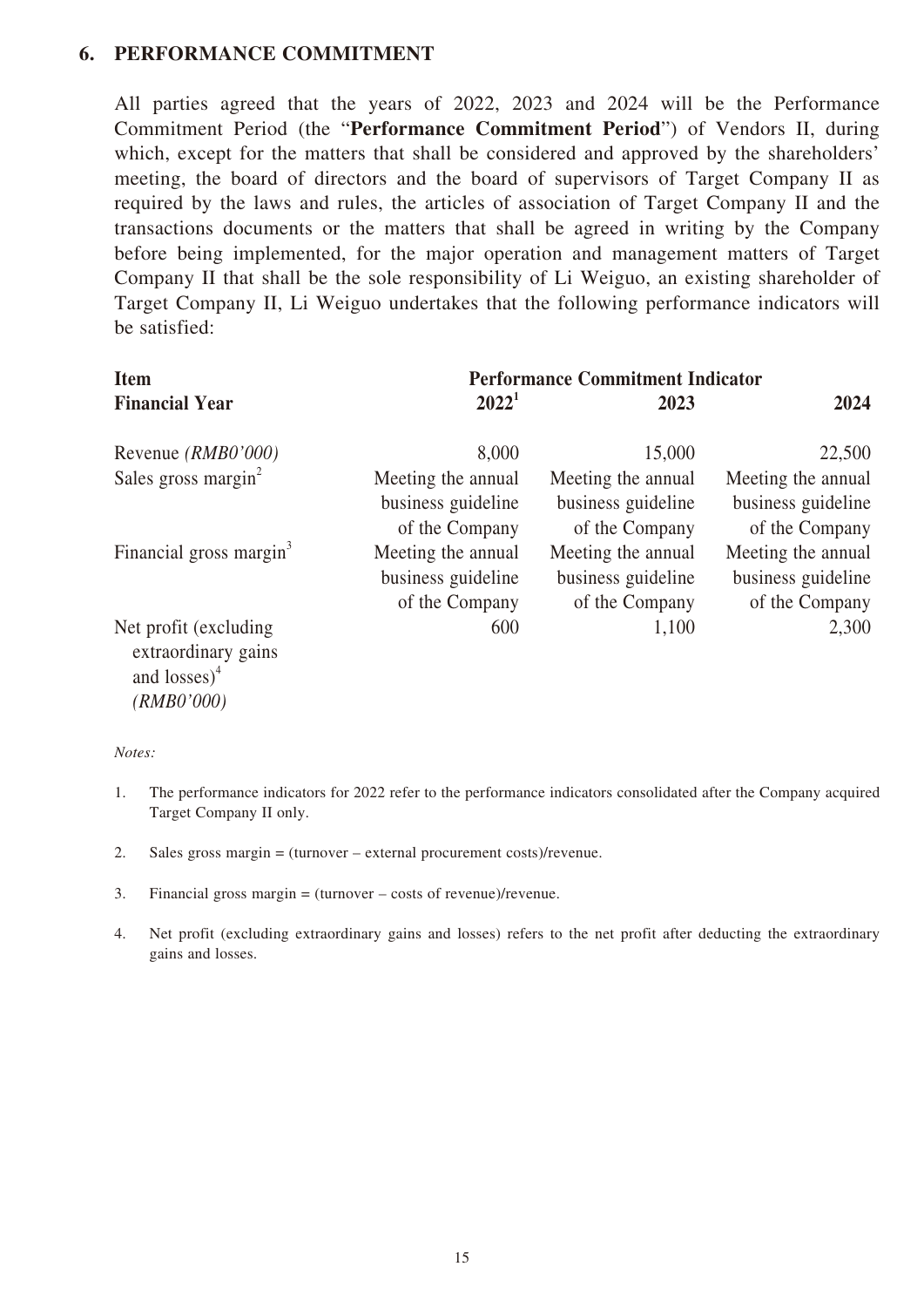The remaining equity transfer payment (other than the first share transfer payment) shall be paid in three years. The Vendors II may apply for payment based on the fulfillment of the Performance Commitment Indicator and the collection of payments of the previous year from the date of the publish of the annual results of the Company on the Stock Exchange to 30 June of that year, and may provide the Company with the corresponding financial statements, audit reports and other relevant financial information required by the Company (if the Vendors II has not submitted an application by 30 June of the year, the Company will directly initiate payment settlement). The Company shall calculate the Equity Transfer Payment (each amount being referred to as "**Adjusted Equity Transfer Price**") to be paid in the year according to the fulfillment of the Performance Commitment Indicator, and pay it to each Vendors II separately according to the following formula:

(1) Adjusted Share Transfer Payment = Share Transfer Payment before Adjustment  $\times$  The performance achievement rate after taking into account the collection of payments

Wherein:

- (i) The performance achievement rate = The achievement rate of revenue  $\times$  40% + The achievement rate of net profit (excluding extraordinary gains and losses)  $\times$  40% + The achievement rate of sales gross margin (the corresponding base value of the target sales gross margin that meets the annual business guideline of the Company is  $10\%$ ) + The achievement rate of financial gross margin (the corresponding base value of the target financial gross margin that meets the annual business guideline of the Company is 10%);
- (ii) The achievement rate of revenue = Annual actual revenue/annual committed revenue; The achievement rate of net profit (excluding extraordinary gains and losses) = Annual actual net profit (excluding extraordinary gains and losses)/ Annual committed net profit (excluding extraordinary gains and losses); The achievement rate of sales gross margin  $(X)$  needs to meet the following conditions at the same time " $X =$  Annual actual sales gross margin – Target sales gross margin of the Company annual business guideline  $+10\%$ , and the maximum X shall not exceed 20% (inclusive, the part exceeding 20% will not be calculated), and the minimum X shall not be less than  $0\%$  (inclusive, if it is less than  $0\%$ , the overall performance achievement rate will be 0%)"; The achievement rate of financial gross margin (Y) needs to meet the following conditions at the same time " $Y =$  Annual actual financial gross margin – Target financial gross margin of the Company annual business guideline  $+10\%$ , and the maximum Y shall not exceed 20% (inclusive, the part exceeding 20% will not be calculated), and the minimum Y shall not be less than 0% (inclusive, if it is less than 0%, the overall performance achievement rate will be 0%)";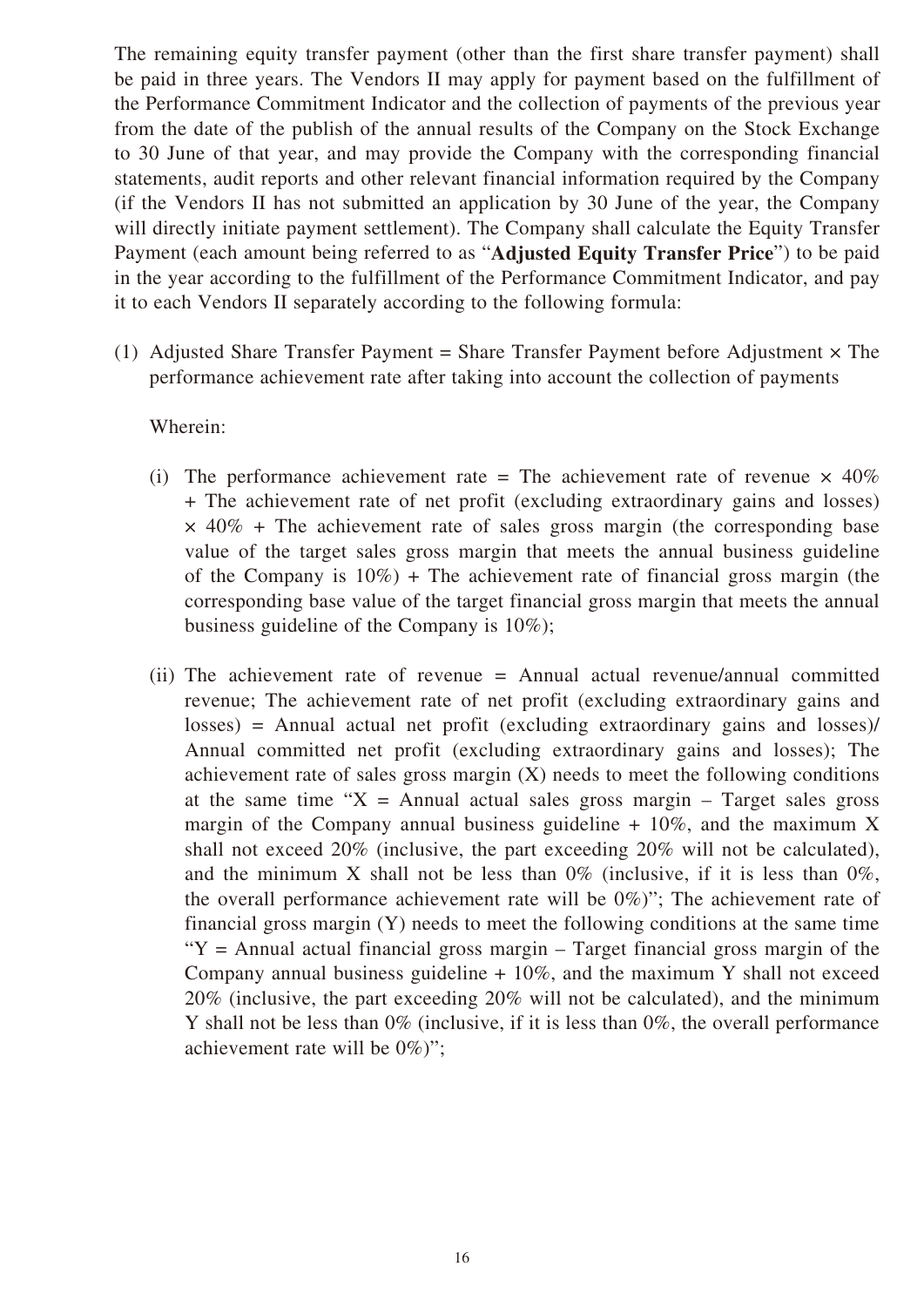- (iii) The performance achievement rate after taking into account the collection of payments merely refers to the performance achievement rate derived by calculating the above specific achievement rates based on the business, of which the payment has been made. It means that the achievement rate of revenue is calculated merely based on the revenue of the business, of which the payment has been made; the achievement rate of net profit (excluding extraordinary gains and losses) is calculated merely based on the overall net profit (excluding extraordinary gains and losses) of Target Company II from the business, of which the payment has been made; the achievement rate of sales gross margin is calculated merely based on the sales gross margin of the business, of which the payment has been made; and the achievement rate of financial gross margin is calculated merely based on the financial gross margin of the business, of which the payment has been made;
- (iv) 30 June of each year or the date on which the Vendors II make payment application (whichever is earlier) shall be the closing date for collection of payments for the previous year (the "**Collection Date**"). The Company shall calculate the performance achievement rate after considering the collection status based on the actual collection status before the Collection Date and settle the share transfer payment for the previous year, the income of Target Company II recognized in the audit report for the previous year that was collected after 30 June of any year will be calculated, settled and paid in the next year; and
- (v) The above indicators such as income and profit shall be based on the audit results of the auditing agency designated by the Company.
- (2) If Target Company II has any of the following circumstances in any year during the Performance Commitment Period, the Company shall not pay the share transfer payment for that year. At the same time, the Company shall have the right to terminate the payment of any share transfer payment for future years during the Performance Commitment Period, the damages required in Share Transfer Agreement II or terminate the agreement:
	- (i) the achievement rate of revenue is less than  $75\%$ ;
	- (ii) the achievement rate of net profit (excluding extraordinary gains and losses) is less than 75%;
	- (iii) the achievement rate of sales gross margin is less than 0%; or
	- (iv) the achievement rate of financial gross margin) is less than 0%.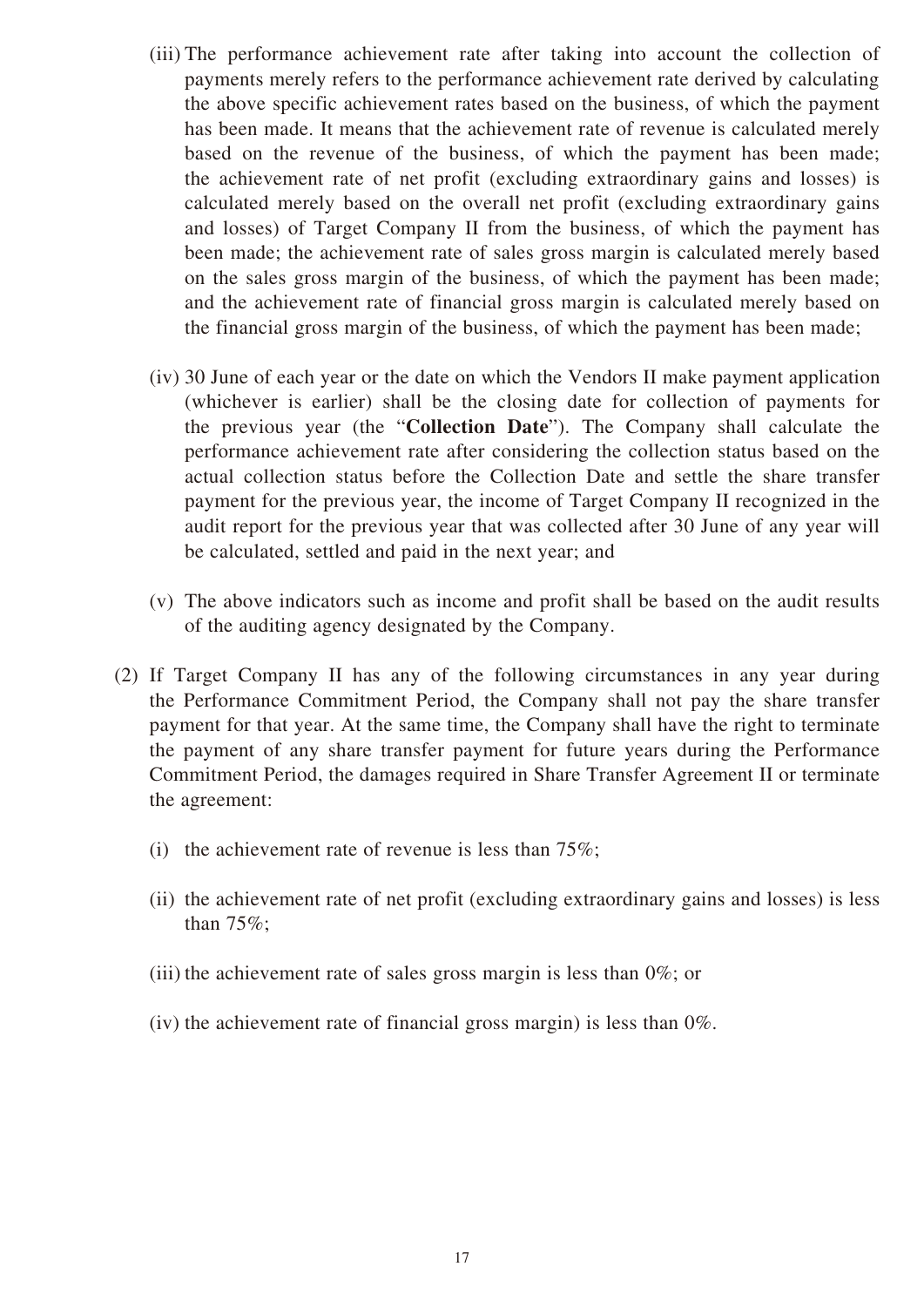### **7. GENERAL INFORMATION**

### *The Company*

For the information of the Company, please refer to the section headed "I. SHARE TRANSFER AGREEMENT I — 7. GENERAL INFORMATION".

### *Li Weiguo*

Mr. Li Weiguo is a PRC citizen. As at the date of this announcement, Mr. Li Weiguo holds approximately 57.56% equity interest in Target Company II.

### *Li Junhong*

Mr. Li Junhong is a PRC citizen. As at the date of this announcement, Mr. Li Junhong holds approximately 28.46% equity interest in Target Company II.

#### *Zhou Changbin*

Mr. Zhou Changbin is a PRC citizen. As at the date of this announcement, Mr. Zhou Changbin holds approximately 10.25% equity interest in Target Company II.

#### *Qingdao Aolizhiyuan*

Qingdao Aolizhiyuan is a limited partnership enterprise established under the laws of the PRC on 7 December 2021, mainly providing business management; business management consulting; information consulting services. As at the date of this announcement, Qingdao Aolizhiyuan is held as to approximately 7.59%, 7.59%, 6.96%, 6.32%, 5.06% and 5.06% by Yao Zhongxu, Ding Feng, Huo Xingguo, Fang Kunfeng, Ma Yong and Li Lu, respectively, the remaining equity is held by 38 natural person shareholders with the shareholding ratio of each natural person shareholder is below 5%. The managing partner of Qingdao Aolizhiyuan is Li Weiguo.

### *Qingdao Aoliruiyuan*

Qingdao Aoliruiyuan is a limited partnership enterprise established under the laws of the PRC on 29 December 2021, mainly providing business management; business management consulting; information consulting services. As at the date of this announcement, Qingdao Aoliruiyuan is held as to approximately 45.35%, 11.34%, 5.67% and 5.67% by Li Weiguo, Ma Hongyan, Song Yandong and Feng Yanfei, Ma Yong and Li Lu, respectively, the remaining equity is held by 19 natural person shareholders with the shareholding ratio of each natural person shareholder is below 5%. The managing partner and ultimate beneficial owner of Qingdao Aoliruiyuan is Li Weiguo.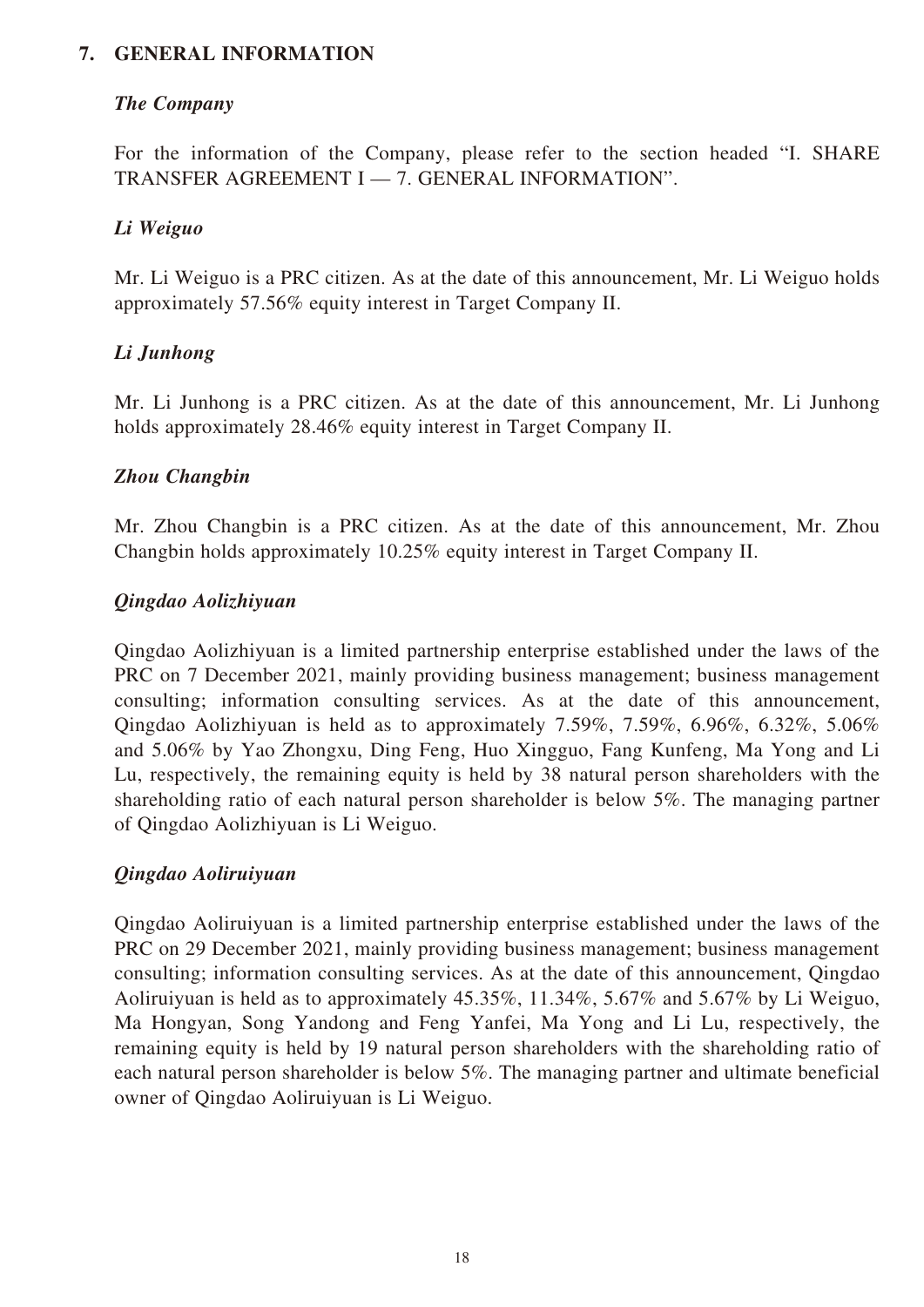### *Target Company II*

Target Company II is a company established with limited liabilities under the laws of the PRC on 21 July 2003. It has been committed to providing customers with integrated solutions for Manufacturing Operation Management (MOM), including Product Lifecycle Management (PLM), Manufacturing Execution System (MES), Advanced Planning System (APS), Laboratory Information Management System (LIMS), Quality Management System (QMS), Data Analysis System, Business Intelligence System (BI), Warehouse Management System (WMS).

Immediately prior to and after the equity transfer, the shareholding structure of Target Company II is as follows:

|                     | <b>Immediately</b><br>prior to the<br>equity transfer<br>Proportion of | <b>Immediately</b><br>following the<br>completion of<br>the equity<br>transfer<br>Proportion of |
|---------------------|------------------------------------------------------------------------|-------------------------------------------------------------------------------------------------|
|                     | shareholding                                                           | shareholding                                                                                    |
| Name of shareholder | $(\%)$                                                                 | $(\%)$                                                                                          |
| The Company         |                                                                        | 51.00                                                                                           |
| Li Weiguo           | 57.56                                                                  | 41.17                                                                                           |
| Li Junhong          | 28.46                                                                  |                                                                                                 |
| Zhou Changbin       | 10.25                                                                  | 4.10                                                                                            |
| Qingdao Aolizhiyuan | 2.39                                                                   | 2.39                                                                                            |
| Qingdao Aoliruiyuan | 1.34                                                                   | 1.34                                                                                            |
| <b>Total</b>        | 100.00                                                                 | 100.00                                                                                          |

The below table sets out the unaudited consolidated total assets and net assets of Target Company II as at 31 December 2020 and 31 December 2021:

|              |                | As at 31 December |  |
|--------------|----------------|-------------------|--|
|              | 2020           | 2021              |  |
|              | <i>RMB'000</i> | <b>RMB'000</b>    |  |
| Total assets | 6,665          | 25,011            |  |
| Net assets   | (34,918)       | (47, 128)         |  |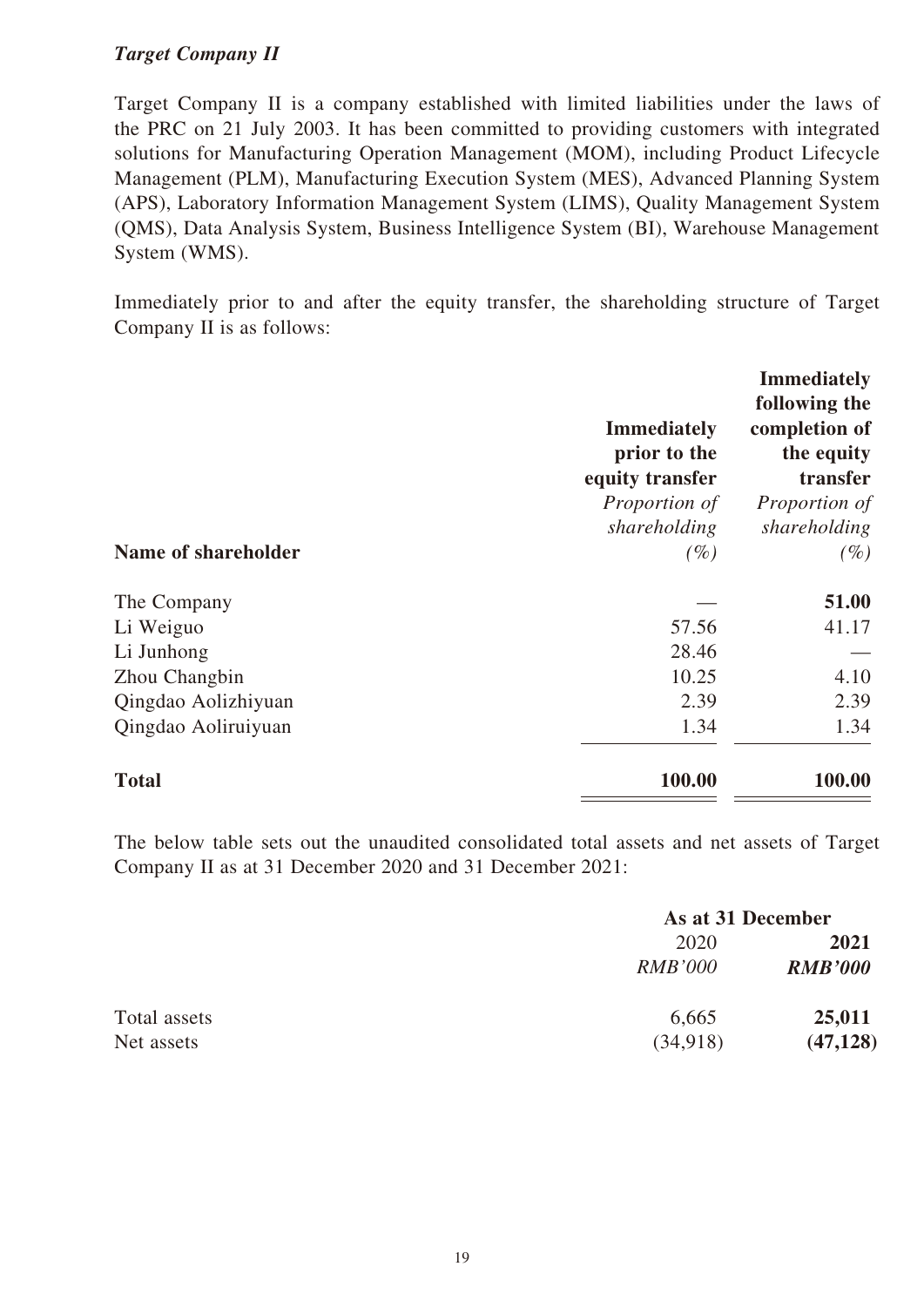The below table sets out the audited consolidated total revenue and profit of Target Company II for the two financial years ended 31 December 2020 and 31 December 2021:

|                                         | For the year ended<br>31 December |                |
|-----------------------------------------|-----------------------------------|----------------|
|                                         | 2020                              | 2021           |
|                                         | <i>RMB'000</i>                    | <b>RMB'000</b> |
| Total revenue                           | 57,737                            | 74,017         |
| Profit/(loss) before income tax expense | (22,786)                          | (12,210)       |
| Profit/(loss) after income tax expense  | (22, 786)                         | (12,210)       |

### **8. REASONS AND BENEFITS OF ACQUISITION II**

The Company believes that, Target Company II, as a leading provider of integrated solutions for Manufacturing Operation Management (MOM), the center for digital transformation empowerment for the manufacturing and high-end equipment industry in Qingdao and a "specialized, fine, special, new  $(\bar{a} \cdot \hat{a} + \hat{b} \cdot \hat{a})$ " enterprise in Qingdao, has undertaken a number of national-level intelligent manufacturing pilot demonstration projects and national industrial Internet platform projects, and has accumulated rich experience and software engineering capabilities in 3C/high-tech, panel semiconductor and other manufacturing segments. The Acquisition II will help the Company to acquire the production control software platform scenarios with key value. This will, on the one hand, promote the penetration of the Company's AI solutions into the core processes of manufacturing business, and realize the substantial upgrading of the information intelligence of the intelligent manufacturing system (AIMS) of the Company; and, on the other hand, will strengthen its industrial understanding and analysis capabilities and continuously promote the development and iteration of industrial software with the organic combination of AI algorithm and automation software in manufacturing operation management system, further enhancing the competitiveness of the Company in the field of intelligent manufacturing.

The Directors (including independent non-executive Directors) have considered and approved the resolution on Share Transfer Agreement II. The Directors are of the opinion that, (i) the Acquisition II is on normal commercial terms or more favourable terms; (ii) the terms and conditions of the Acquisition II are fair and reasonable; and (II) the Acquisition II is in the interest of the Company and the Shareholders as a whole.

### **9. IMPLICATIONS OF THE LISTING RULES**

In accordance with Chapter 14 of the Listing Rules, as the highest applicable percentage ratio in relation to the transactions contemplated under Share Transfer Agreement II exceeds 5% but is less than 25%, the transaction contemplated under Share Transfer Agreement II constitutes a discloseable transaction of the Company and is therefore subject to the announcement requirements but exempt from the Shareholders' approval requirement under Chapter 14 of the Listing Rules.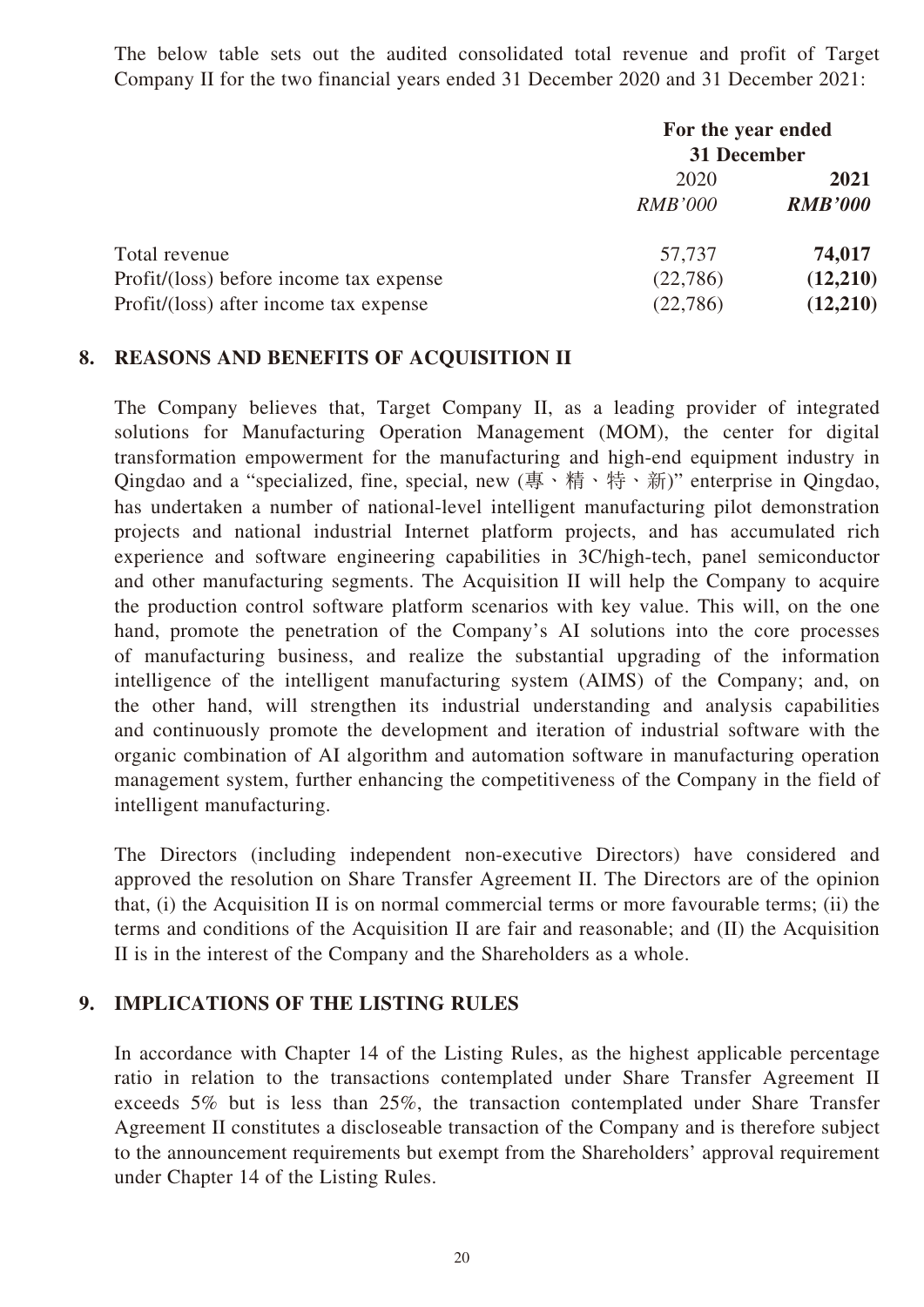## **DEFINITION**

In this announcement, unless the context otherwise requires, the following expressions shall have the following meanings.

| "Company", "our Company"<br>or "the Company" | Qingdao AInnovation Technology Group Co., Ltd ( 青島創新奇<br>智科技集團股份有限公司), which was established with limited<br>liabilities under the laws of the PRC on 6 February 2018 and<br>converted into a joint stock limited company on 19 May 2021,<br>and its H shares are listed on the Stock Exchange (stock code:<br>2121) |
|----------------------------------------------|----------------------------------------------------------------------------------------------------------------------------------------------------------------------------------------------------------------------------------------------------------------------------------------------------------------------|
| "connected person(s)"                        | has the meaning ascribed to it under the Listing Rules                                                                                                                                                                                                                                                               |
| "Director(s)"                                | the director(s) of our Company                                                                                                                                                                                                                                                                                       |
| "Group", "our Group"<br>or "the Group"       | the Company and its subsidiaries                                                                                                                                                                                                                                                                                     |
| "Listing Rules"                              | The Rules Governing the Listing of Securities on the Stock<br>Exchange of Hong Kong Limited, as amended, supplemented, or<br>otherwise modified from time to time                                                                                                                                                    |
| "PRC" or "China"                             | the People's Republic of China                                                                                                                                                                                                                                                                                       |
| "Qingdao Aoliruiyuan"                        | Qingdao Aoliruiyuan Business Management Service Partnership<br>(Limited Partnership) (青島奧利睿遠企業管理<br>Enterprise<br>服務合夥企業 (有限合夥)), a limited partnership enterprise<br>established under the laws of the PRC on 29 December 2021                                                                                      |
| "Qingdao Aolizhiyuan"                        | Qingdao Aolizhiyuan Business Management Service Partnership<br>Enterprise (Limited Partnership) (青島奧利志遠企業管理<br>服務合夥企業 (有限合夥)), a limited partnership enterprise<br>established under the laws of the PRC on 7 December 2021                                                                                          |
| "Shanghai Haochen"                           | Shanghai Haochen Business Development Partnership Enterprise<br>(Limited Partnership) (上海浩臣企業發展合夥企業 (有限合<br>$\mathcal{H}$ )), a limited partnership enterprise established under the laws<br>of the PRC on 27 October 2017                                                                                           |
| "Shanghai Xiyao"                             | Shanghai Xiyao Business Management Consulting Partnership<br>Enterprise (Limited Partnership) (上海翕耀企業管理諮詢合夥<br>企業 (有限合夥)), a limited partnership enterprise established<br>under the laws of the PRC on 25 December 2020                                                                                             |